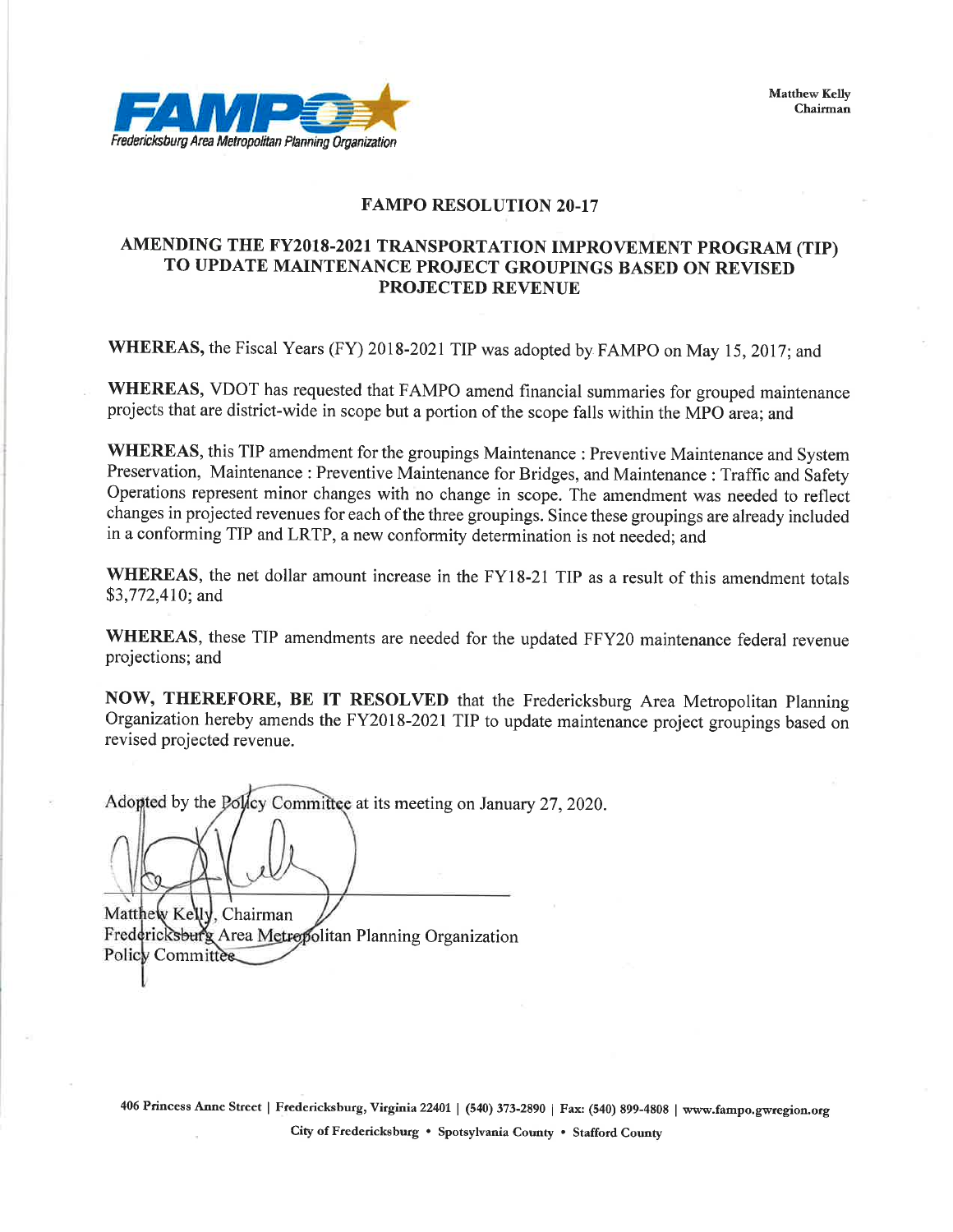$\mathbf{1}$ 

### Fredericksburg MPO

Project Groupings

| <b>GROUPING</b><br><b>PROGRAM NOTE</b> |                     |                                 | Maintenance : Preventive Maintenance and System Preservation                                    |                |                  |                   |                |
|----------------------------------------|---------------------|---------------------------------|-------------------------------------------------------------------------------------------------|----------------|------------------|-------------------|----------------|
|                                        |                     |                                 | Funding identified to be obligated districtwide as projects are identified.                     |                |                  |                   |                |
|                                        | <b>ROUTE/STREET</b> |                                 |                                                                                                 |                |                  | <b>TOTAL COST</b> |                |
|                                        | <b>FUND SOURCE</b>  |                                 | <b>MATCH</b>                                                                                    | IFY18          | FY <sub>19</sub> | FY20              | FY21           |
| ICN                                    | Federal - NHS/NHPP  |                                 | S <sub>0</sub>                                                                                  | S <sub>0</sub> | S <sub>0</sub>   | \$8,194,023       | S <sub>0</sub> |
|                                        | Federal - STP/STBG  |                                 | \$0                                                                                             | \$7,724,525    | \$7,561,814      | \$4,697,673       | \$9,615,949    |
| <b>CN TOTAL</b>                        |                     | \$0l                            | \$7,724,525                                                                                     | \$7,561,814    | \$12,891,696     | \$9,615,949       |                |
| <b>MPO</b> Note                        |                     | (NHPP) & \$4,697,673 (STP/STBG) | TIP AMD to update FFY20 planned obligations based on revised projected revenue. Add \$8,194,023 |                |                  |                   |                |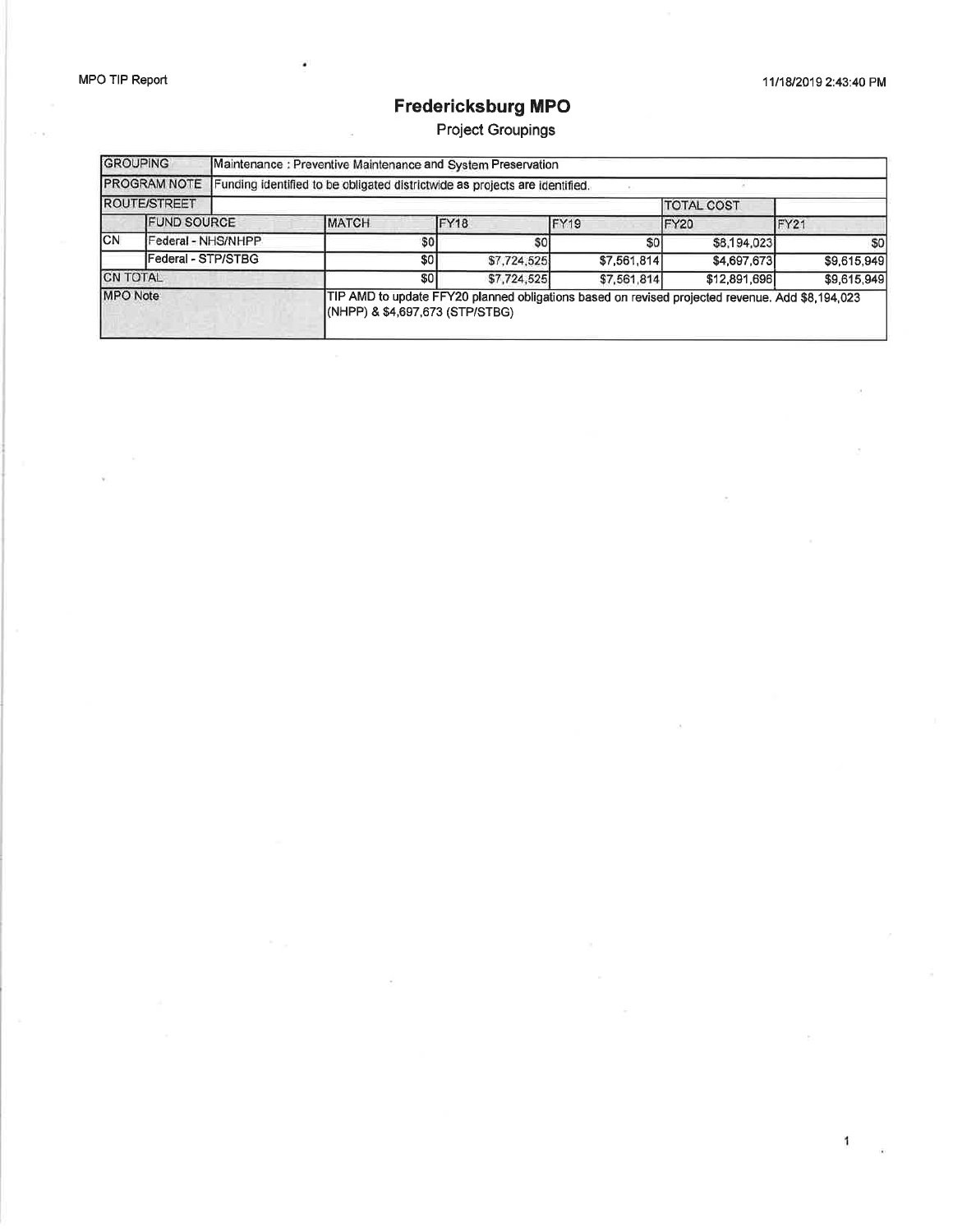$\mathbf{1}$ 

### Fredericksburg MPO

Project Groupings

| <b>GROUPING</b><br><b>PROGRAM NOTE</b> |                     | Maintenance : Preventive Maintenance for Bridges |                                                                             |             |                                                                                                 |                   |             |
|----------------------------------------|---------------------|--------------------------------------------------|-----------------------------------------------------------------------------|-------------|-------------------------------------------------------------------------------------------------|-------------------|-------------|
|                                        |                     |                                                  | Funding identified to be obligated districtwide as projects are identified. |             |                                                                                                 |                   |             |
|                                        | <b>ROUTE/STREET</b> |                                                  |                                                                             |             |                                                                                                 | <b>TOTAL COST</b> |             |
|                                        | <b>FUND SOURCE</b>  |                                                  | <b>MATCH</b>                                                                | FY18        | FY <sub>19</sub>                                                                                | FY20              | IFY21       |
| CN                                     | Federal - BR        |                                                  | \$O                                                                         | \$6,848,901 | \$6,704,634                                                                                     | \$1,000,000       | \$8,525,920 |
|                                        | Federal - NHS/NHPP  |                                                  | \$0                                                                         | \$0l        | \$0                                                                                             | \$1,000,000       | \$0         |
|                                        | Federal - STP/STBG  |                                                  | \$0                                                                         | SOI         | S <sub>0</sub>                                                                                  | \$4,659,397       | \$0         |
| <b>CN TOTAL</b>                        |                     | \$0                                              | \$6,848,901                                                                 | \$6,704,634 | \$6,659,397                                                                                     | \$8,525,920       |             |
| <b>MPO</b> Note                        |                     |                                                  | (NHPP), \$4,659,397 (STP/STBG) & \$1,000,000 (BR)                           |             | TIP AMD to update FFY20 planned obligations based on revised projected revenue. Add \$1,000,000 |                   |             |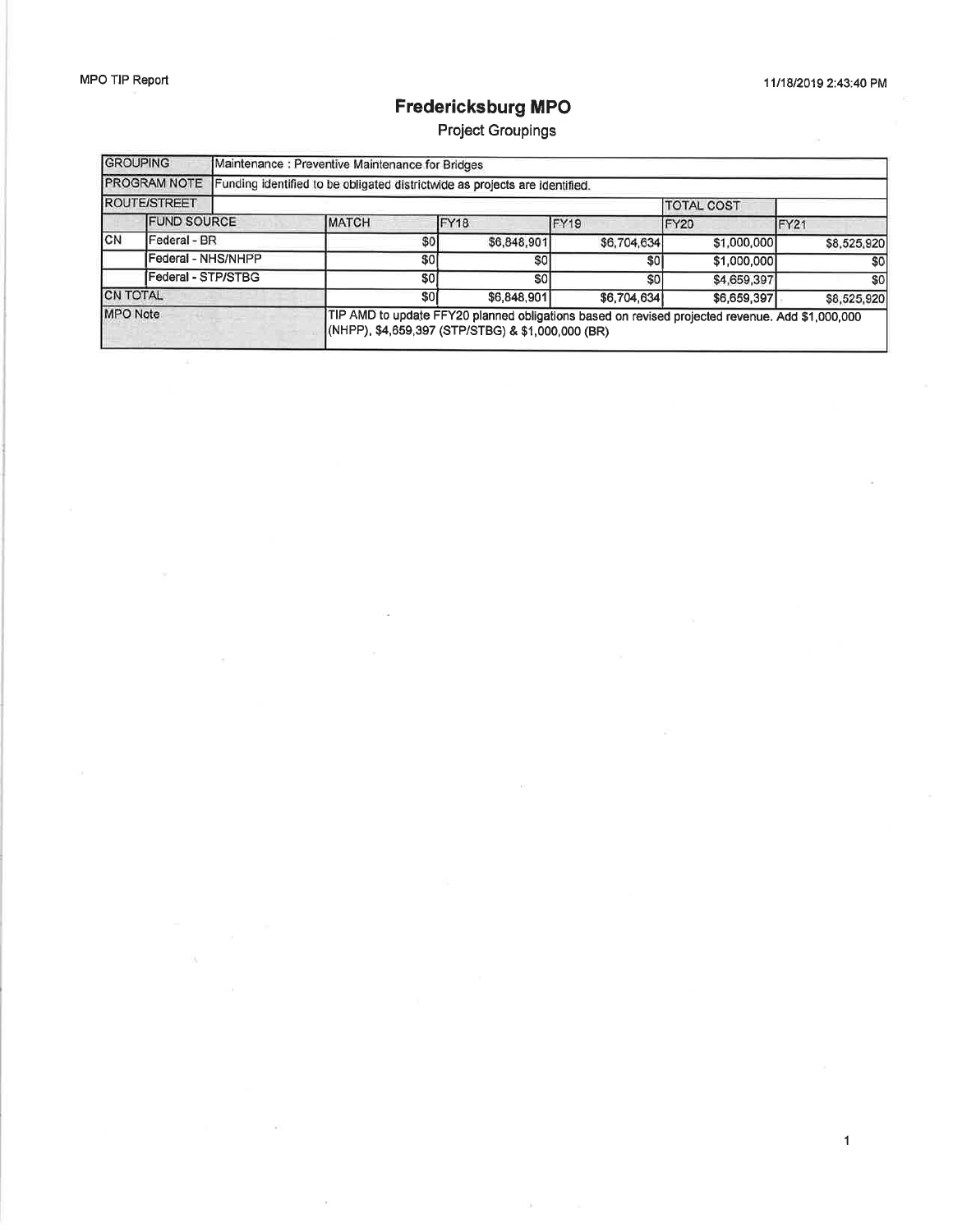### **Fredericksburg MPO**

Project Groupings

| <b>GROUPING</b>     |                     |             | Maintenance: Traffic and Safety Operations                                  |                  |                                                                                                 |                   |             |
|---------------------|---------------------|-------------|-----------------------------------------------------------------------------|------------------|-------------------------------------------------------------------------------------------------|-------------------|-------------|
| <b>PROGRAM NOTE</b> |                     |             | Funding identified to be obligated districtwide as projects are identified. |                  |                                                                                                 |                   |             |
|                     | <b>ROUTE/STREET</b> |             |                                                                             |                  |                                                                                                 | <b>TOTAL COST</b> |             |
|                     | <b>FUND SOURCE</b>  |             | <b>IMATCH</b>                                                               | FY <sub>18</sub> | FY <sub>19</sub>                                                                                | FY20              | FY21        |
| ICN                 | Federal - STP/STBG  |             | <b>SOI</b>                                                                  | \$1,591,893      | \$1,558,361                                                                                     | \$4,264,282       | \$1,981,683 |
| <b>MPO</b> Note     |                     | I(STP/STBG) |                                                                             |                  | TIP AMD to update FFY20 planned obligations based on revised projected revenue. Add \$4,264,282 |                   |             |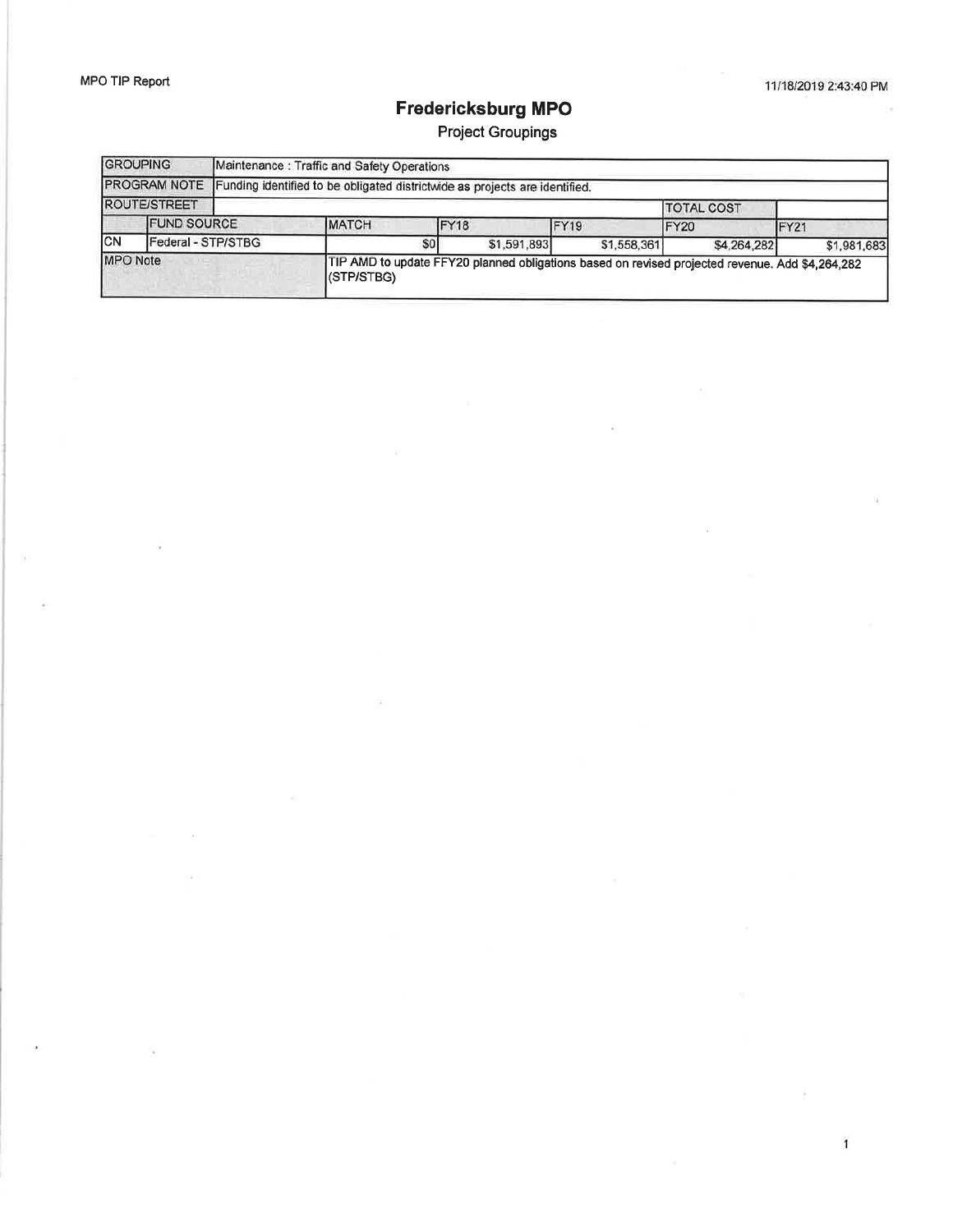# **UNIFIED PLANNING WORK PROGRAM (UPWP)**

### **FISCAL YEAR 2020**

#### **SECOND QUARTER: OCTOBER 1, 2019 TO DECEMBER 31, 2019**



Fredericksburg Area Metropolitan Planning Organization

**406 Princess Anne Street Fredericksburg, Virginia 22401 540.373.2890 (phone) 540.899.4808 (fax) [fampo@gwregion.org](mailto:fampo@gwregion.org) [www.fampo.gwregion.org](http://www.fampo.gwregion.org/)**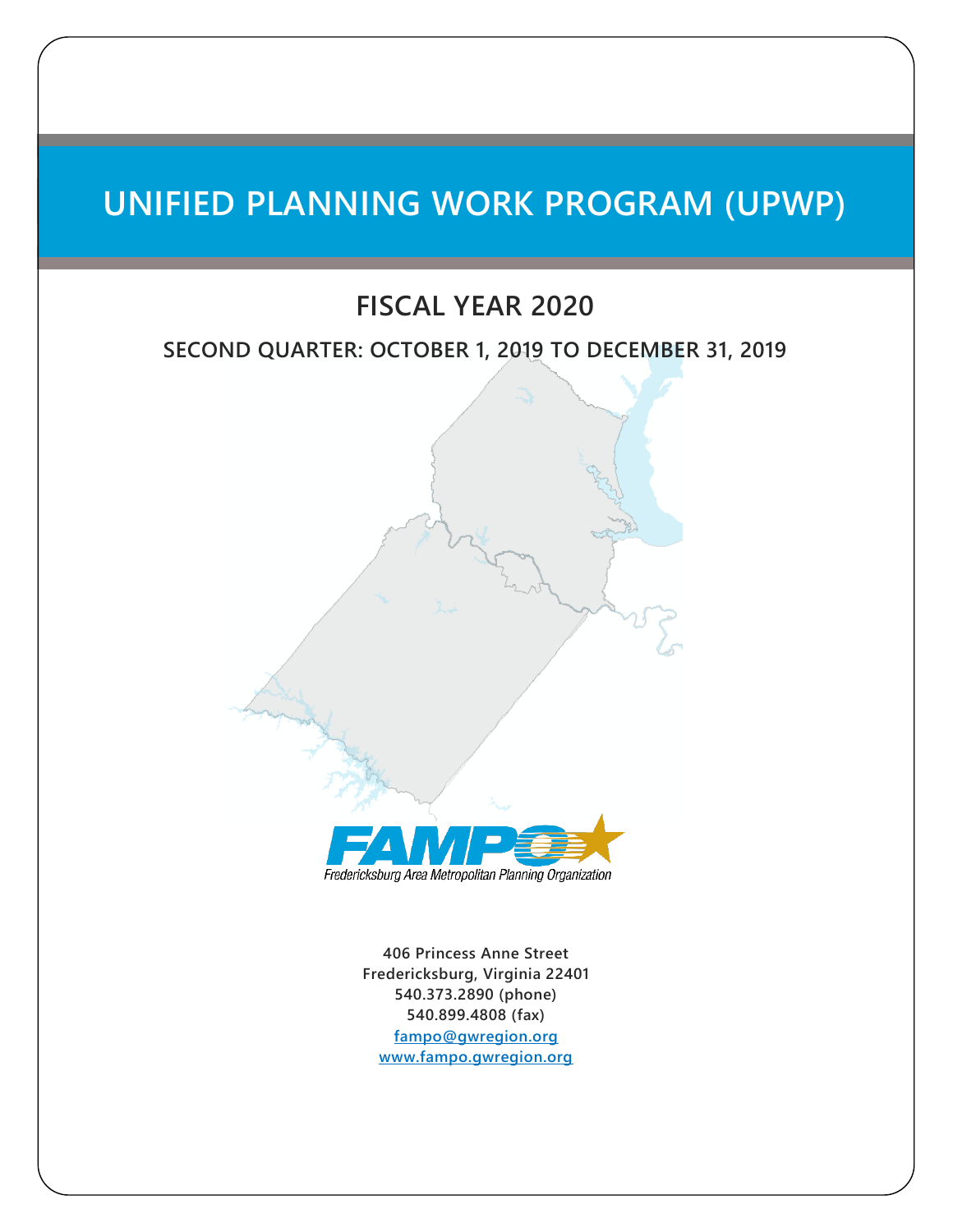# **FAMPO WORK PROGRAM ACTIVITIES**

FAMPO's FY2020 Unified Planning Work Program (UPWP) was approved by FAMPO on June 20, 2019 and contains eight activities as listed below. The FAMPO Work Program Progress Report provides a short summary of each activity for the first quarter. Please reference the FY-2020 UPWP for more detail regarding the approved budget and work description for each activity.

- 1. Long Range System Level Planning
- 2. Short Range Project Level Planning
- 3. Congestion Management
- 4. Public Participation
- 5. TDM/Transit Planning
- 6. Special Project Planning
- 7. FAMPO Administration
- 8. Contingency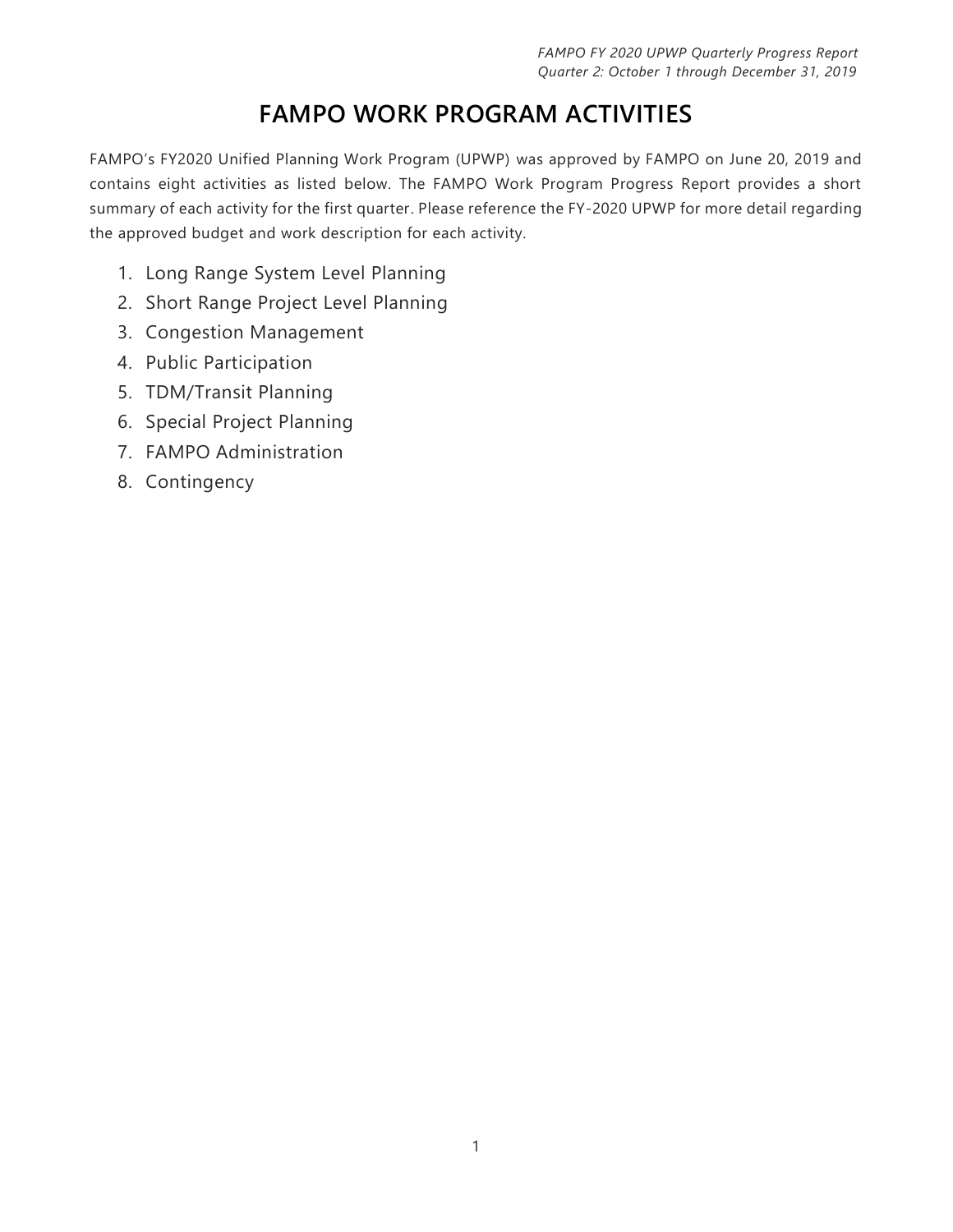### **ACTIVITY 4.1: LONG RANGE SYSTEM LEVEL PLANNING**

| Established Goal (shaded below) & Work Accomplished this Quarter, Deliverable,<br>and/or Updates                                                                                                                                                                                                                                                                                                                           | <b>Estimated %</b><br>complete |
|----------------------------------------------------------------------------------------------------------------------------------------------------------------------------------------------------------------------------------------------------------------------------------------------------------------------------------------------------------------------------------------------------------------------------|--------------------------------|
| Complete 2050 LRTP for FAMPO by July, 2020                                                                                                                                                                                                                                                                                                                                                                                 | 20%                            |
| Staff researched planning topics and began drafting copy for a streamlined citizen's<br>version of the 2050 LRTP; A map template and new logo were designed for use<br>throughout the LRTP document.                                                                                                                                                                                                                       |                                |
| Staff began creating a rule set for a GIS model for initial project screening.                                                                                                                                                                                                                                                                                                                                             |                                |
| Staff updated multiple socioeconomic datasets including population density by TAZ. This<br>effort included the creation of a new comparison map for the 2017 to 2050 population<br>densities for the FAMPO region.                                                                                                                                                                                                         |                                |
| After significant senior level staff turnover, it was determined that FAMPO would no<br>longer pursue completion of the 2050 LRTP in FY20. This task will likely be completed in<br>FY21.                                                                                                                                                                                                                                  |                                |
| Review project prioritization methodology and update as needed for LRTP/TIP in FY2020                                                                                                                                                                                                                                                                                                                                      | 45%                            |
| The project prioritization methodologies were assessed by staff. A streamlined method<br>was created and developed due to limited staff resources.                                                                                                                                                                                                                                                                         |                                |
| Staff reviewed CLRP System Performance Reports to help determine possible changes to<br>project prioritization.                                                                                                                                                                                                                                                                                                            |                                |
| Staff developed a python programming tool to aide in project screening.                                                                                                                                                                                                                                                                                                                                                    |                                |
| Due to limited staff resources, the project prioritization methodology update will likely<br>not be completed in FY20 since the 2050 LRTP is on hold.                                                                                                                                                                                                                                                                      |                                |
| Meetings and informational exchange discussions regarding procedures to improve<br>transportation planning in FY2020                                                                                                                                                                                                                                                                                                       | 50%                            |
| In Q2, staff continued to exchange information related to improving the public<br>participation component of transportation planning. Staff completed webinars on best<br>practices, met with PlanRVA leaders to discuss how they plan on improving their public<br>outreach efforts, and have led discussions with members of the public as well as<br>community leaders to identity ways to increase public involvement. |                                |
| Participation in the State's VTRANS 2045 process, other long range studies impacting the<br>FAMPO region in FY2020                                                                                                                                                                                                                                                                                                         | 50%                            |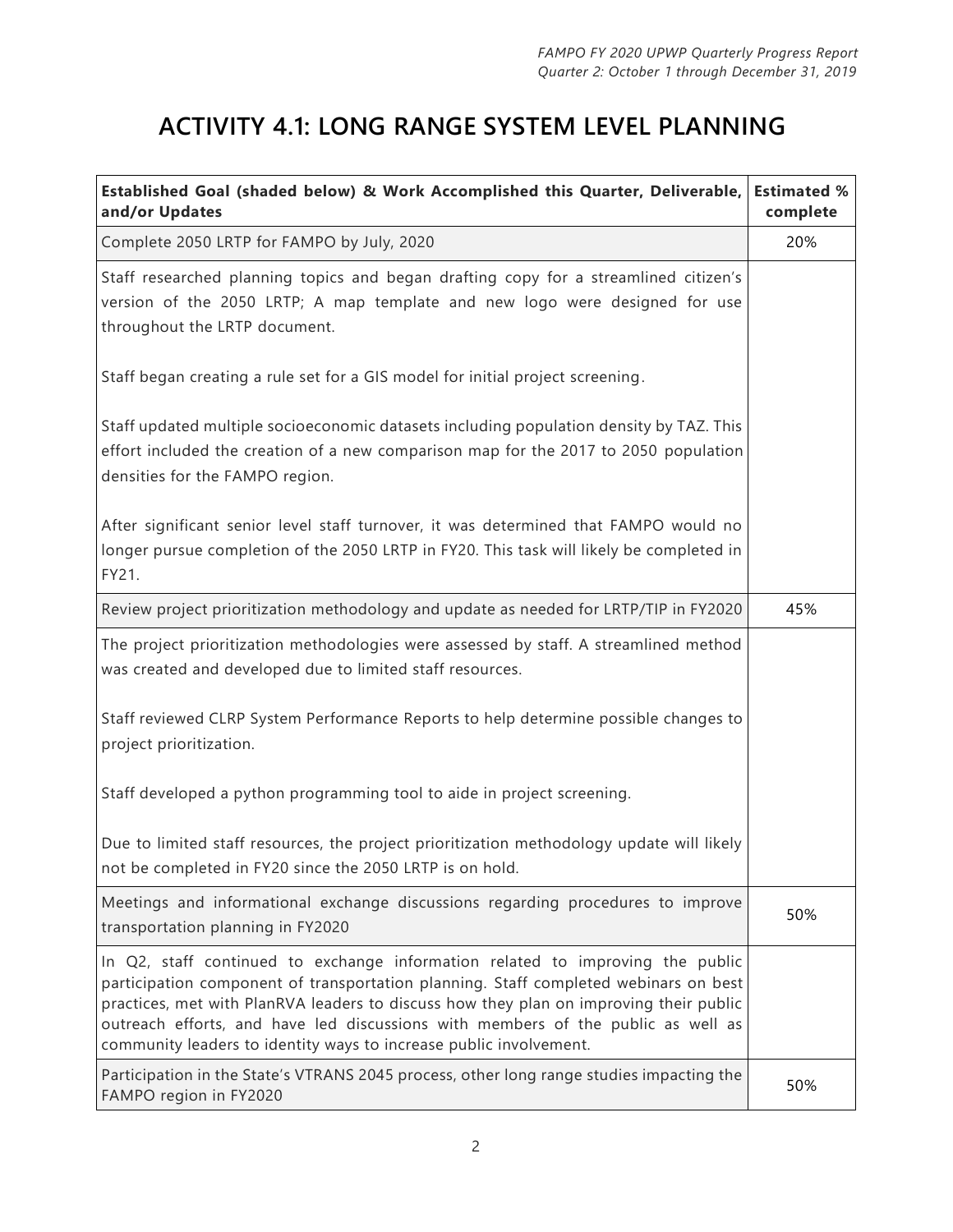| Staff participated in two VTRANS webinars including the December quarterly MPO<br>coordination meeting                                                                                                       |     |
|--------------------------------------------------------------------------------------------------------------------------------------------------------------------------------------------------------------|-----|
| Maintaining and continuing to meet federal requirements for the 2045 LRTP and FY 18-<br>21 TIP as necessary until the 2050 LRTP and FY 21-24 TIP are completed                                               | 50% |
| Staff collaborated with localities in updating bike/ped projects in CLRP                                                                                                                                     |     |
| Staff updated ITS components of the 2050 LRTP as needed to satisfy federal and state<br>requirements and ensure that ITS components are consistent with the development of<br>the regional ITS architecture. |     |
| A new task order was initiated for assistance with 2045 LRTP maintenance and FY21-24<br>TIP development.                                                                                                     |     |

#### **Budget & Breakdown by Funding Source**

| Activity 4.1           | <b>PL</b> | 5303     | <b>RSTP</b> | <b>CMAQ</b> | <b>DRPT State</b> | Total     |
|------------------------|-----------|----------|-------------|-------------|-------------------|-----------|
| <b>Programmed</b>      | \$50,000  | \$32,409 | \$405,000   | \$0         | \$0               | \$487,409 |
| <b>Q2 Expenditures</b> | \$5,903   | \$15,861 | \$75,825    | \$0         | \$0               | \$97,589  |

Explanation(s) for cost overruns or underruns:

GWRC/FAMPO staff experienced significant senior level staff turnover during Q2, with both the FAMPO Administrator and FAMPO Deputy Administrator leaving the organization. One Transportation Planner vacancy was filled October 28. For a sizeable portion of the Q2 period, FAMPO staff were numbered at three full-time employees and four part-time employees (approximately five FTEs).

It was decided approximately halfway through the quarter that the 2050 LRTP update would no longer take place in FY20. This work task would have seen greater expenditures had it been continued.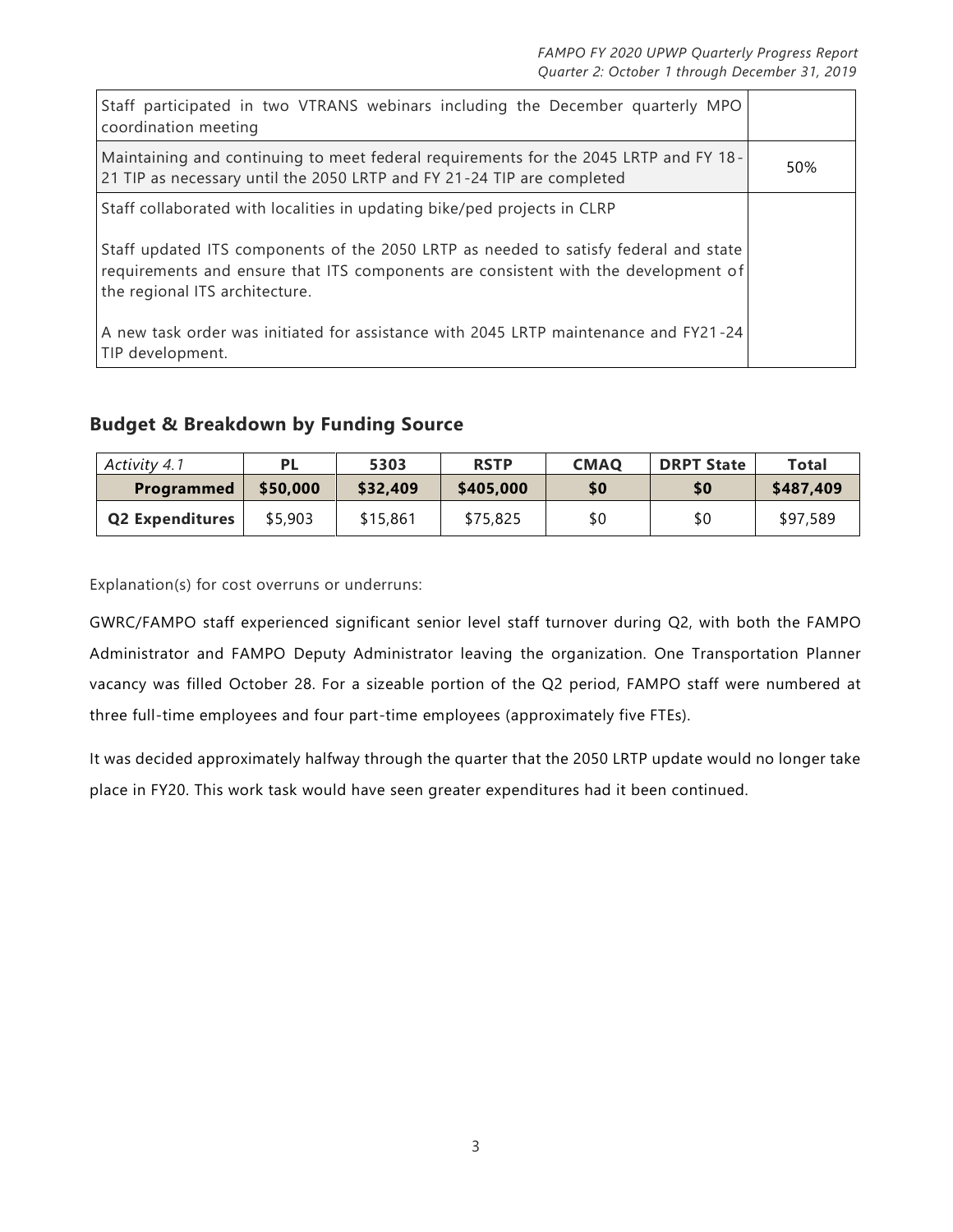# **ACTIVITY 4.2: SHORT RANGE PROJECT LEVEL PLANNING**

| Established Goal (shaded below) & Work Accomplished this Quarter, Deliverable, Estimated %<br>and/or Updates                                                                                                                                                                                       | complete                              |
|----------------------------------------------------------------------------------------------------------------------------------------------------------------------------------------------------------------------------------------------------------------------------------------------------|---------------------------------------|
| Completed Lafayette Boulevard Multimodal Study - Phase 1                                                                                                                                                                                                                                           | 90%                                   |
| During Q2, staff participated in calls and status updates with consultants and staff<br>comments were provided on draft report.                                                                                                                                                                    |                                       |
| Staff continued to support of lead consultant and the representative jurisdictions. Staff<br>further developed Phase 1 recommendations, reviewed the draft report, and provided<br>comment. Staff also worked on creating a presentation of the report for the TAC and<br>CTAC committee meetings. |                                       |
| Staff continued to analyze pedestrian and bicycle infrastructure needs along the corridor<br>and developed recommendations based on FHWA guidelines for presentation to<br>committees.                                                                                                             |                                       |
| Staff utilized tools such as VDOT's Pathways for Planning to view and download GIS<br>datasets to support map creation for the study.                                                                                                                                                              |                                       |
| Completed Lafayette Boulevard Multimodal Study - Phase 2                                                                                                                                                                                                                                           | 10%                                   |
| It was determined in Q2 that the Lafayette Boulevard Multimodal Study - Phase 2 would<br>be put on hold to the allow the hired consultant to complete a more time sensitive study<br>for the City of Fredericksburg. The City is funding Phase 2 of the Lafayette Blvd Study.                      |                                       |
| Continue Regional Bicycle/Pedestrian Count Program                                                                                                                                                                                                                                                 | 10%                                   |
| Staff continued to review bike/ped count data and shared this information with the<br>recently revived Bicycle and Pedestrian Advisory Committee (BPAC). It was suggested<br>that count devices be moved to recently developed paths and locations. This work is<br>scheduled to take place in Q3. |                                       |
| Complete Gateway Boulevard TIA Study                                                                                                                                                                                                                                                               | Awaiting<br>input from<br><b>VDOT</b> |
| Staff continued to participate in coordination meetings with VDOT, consultants, and<br>other regional stakeholders.                                                                                                                                                                                |                                       |
| As part of the FAMPO transition work plan, VDOT offered to take over this study.                                                                                                                                                                                                                   |                                       |
| Potentially begin and complete additional regionally significant project studies as<br>directed by FAMPO                                                                                                                                                                                           | 0%                                    |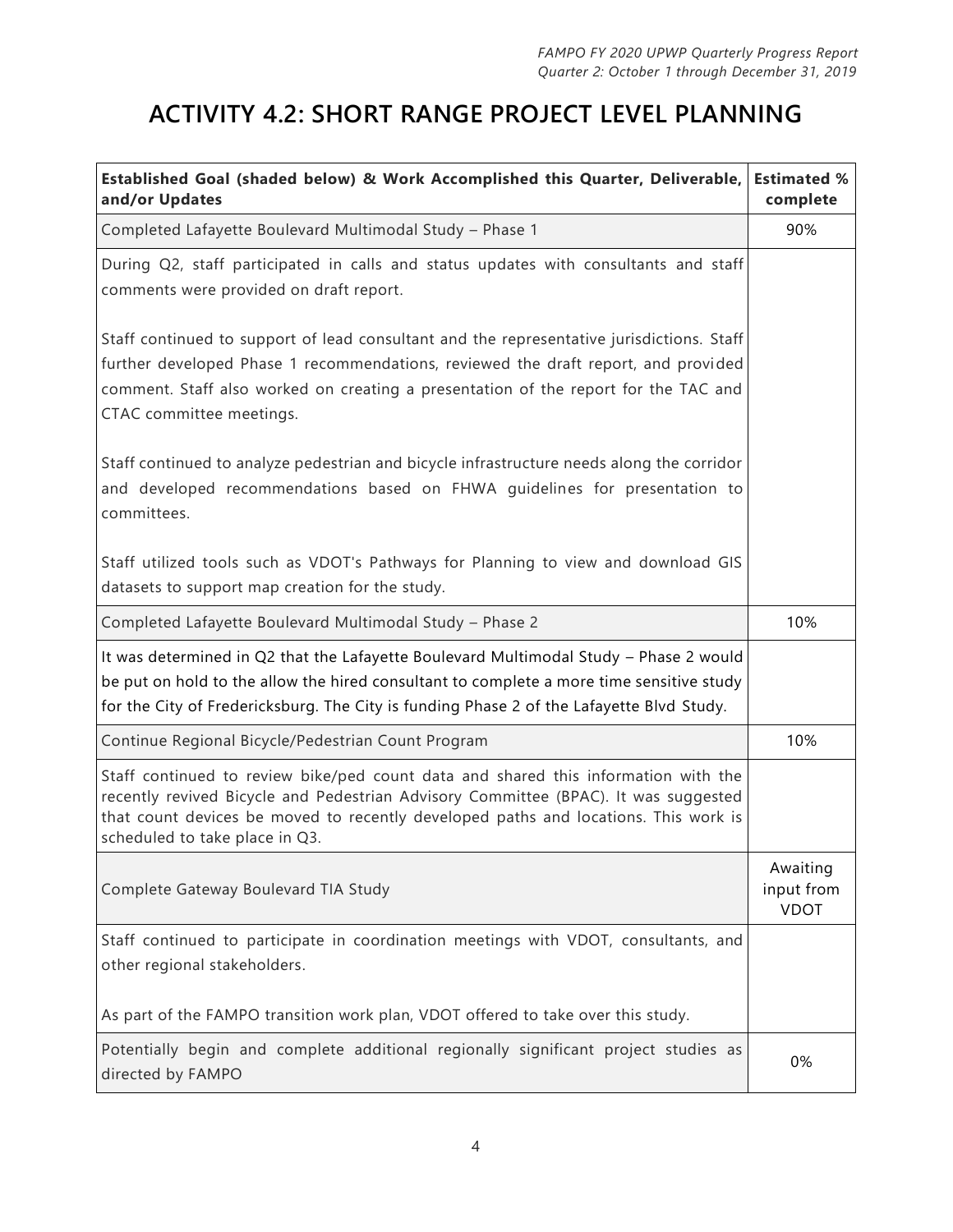| During the second quarter of FY-2020, FAMPO did not direct staff to begin any new<br>project studies.                                                                                                                                                         |                                       |
|---------------------------------------------------------------------------------------------------------------------------------------------------------------------------------------------------------------------------------------------------------------|---------------------------------------|
| VDOT completing Rte 1 studies for Massaponax and North Stafford                                                                                                                                                                                               | Awaiting<br>input from<br><b>VDOT</b> |
| During the first quarter of FY-2020, VDOT continued to advance both study efforts to<br>develop draft study results for use in developing Smart Scale Round 4 projects. FAMPO<br>staff worked with consultants and other partners to assist with the studies. |                                       |
| As part of the FAMPO transition work plan, VDOT offered to take over these stuies.                                                                                                                                                                            |                                       |
| VDOT beginning Rte 610 Operational Study in North Stafford                                                                                                                                                                                                    | 0%                                    |
| This study effort is not scheduled to begin before early 2020 and will carry over into FY-<br>21.                                                                                                                                                             |                                       |
| Analyses regarding the effect of the provision of transportation services to low income<br>and minority residents                                                                                                                                             | 35%                                   |
| Staff performed targeted outreach to public library patrons in order to collect qualitative<br>data from minority and low-income members of the public regarding how well they are<br>served by FRED service, sidewalks and bike paths, and VRE service.      |                                       |
| GIS and other products, as required, in support of transportation projects in the Region                                                                                                                                                                      | 50%                                   |
| Staff developed an information technology policy for management of GIS and<br>transportation planning data.                                                                                                                                                   |                                       |
| Analysis in response to studies affecting the Region                                                                                                                                                                                                          | 25%                                   |
| Staff performed data review on multiple external studies, including continued analysis on<br>the ongoing I-95 corridor study.                                                                                                                                 |                                       |
| Documentation of activities in support of transportation planning and informational<br>requests                                                                                                                                                               | 50%                                   |
| Staff continued to document public outreach efforts, public comments, and FAMPO's<br>responses to informational requests.                                                                                                                                     |                                       |
| Mapping and briefings on available multimodal (vehicular, transit, bicycle, and<br>pedestrian) transportation facilities and services                                                                                                                         | 50%                                   |
| Staff provided Brian Injury Services with a pedestrian accommodations map in December,<br>provided maps and data for the Town of Bowling Green, and produced maps for the<br>Lafayette Boulevard Multimodal Study - Phase 1.                                  |                                       |
| Maintenance of FY 18-21 TIP and improved TIP format and online inter-activeness                                                                                                                                                                               | 80%                                   |
| Staff revised the TIP webpage to make information more user-friendly and interactive.                                                                                                                                                                         |                                       |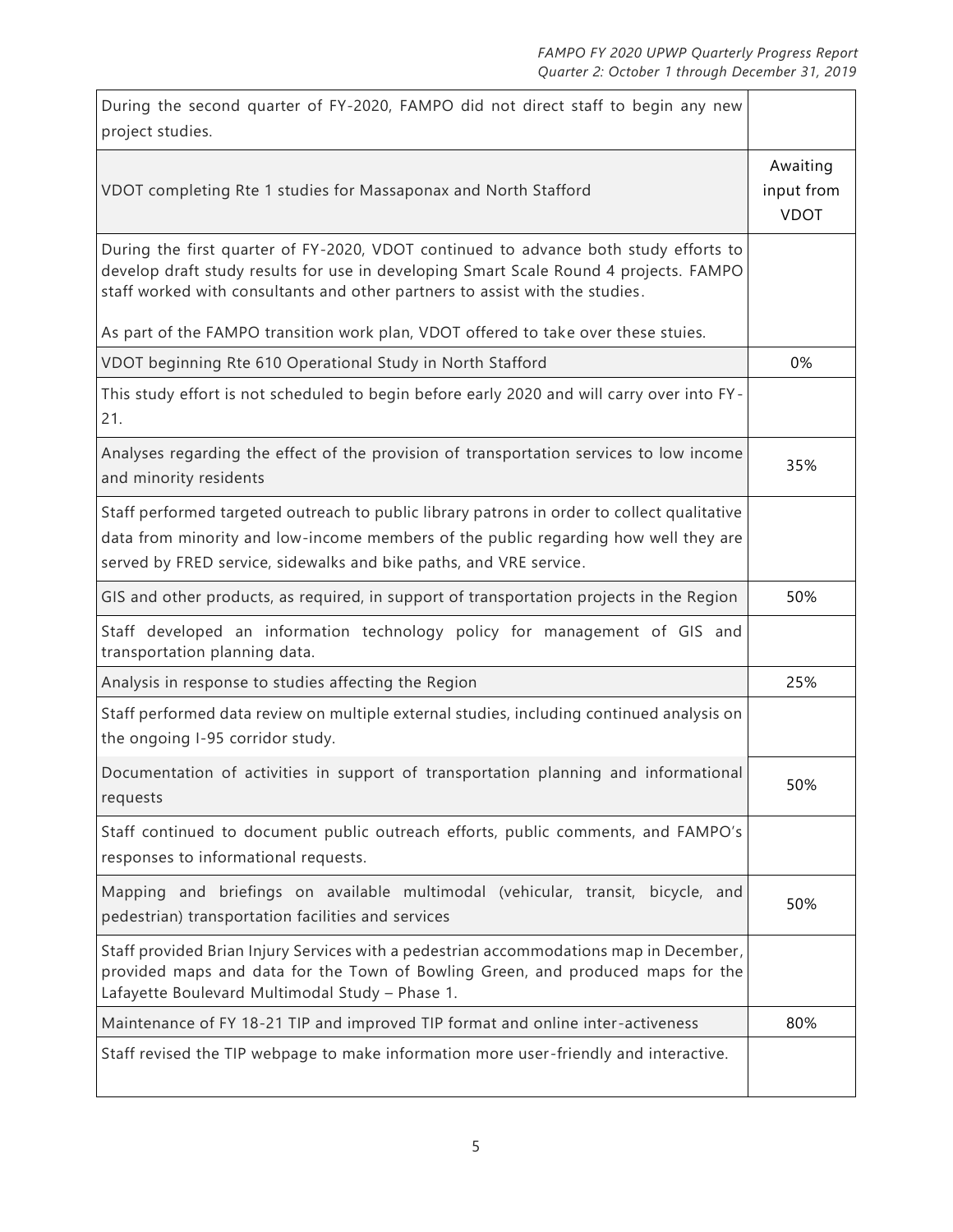| Staff reviewed TIP guidance documents and updated the TIP document according to the<br>amendments and changes that had occurred since 2017.                                                                                                                                                  |     |
|----------------------------------------------------------------------------------------------------------------------------------------------------------------------------------------------------------------------------------------------------------------------------------------------|-----|
| In addition, staff created an updated version of the TIP map for the TIP document.                                                                                                                                                                                                           |     |
| Completion of FY 21-24 TIP                                                                                                                                                                                                                                                                   | 65% |
| Staff received project listings from VDOT and began working on draft document. Staff<br>coordinated with regional transit agencies regarding planned funding obligations. Staff<br>worked with VDOT and consultants to ensure schedules remained intact in light of heavy<br>staff turnover. |     |
| Completed SMART SCALE applications                                                                                                                                                                                                                                                           | 5%  |
| Staff began preliminary work on SMART SCALE applications by providing datasets to<br>localities and maintaining mapping for draft project candidates; Coordinated with<br>consultants and localities to maintain bike/ped data for forthcoming applications.                                 |     |

#### **Budget & Breakdown by Funding Source**

| Activity 4.2           | <b>PL</b> | 5303     | <b>RSTP</b> | <b>CMAQ</b> | <b>DRPT State</b> | Total       |
|------------------------|-----------|----------|-------------|-------------|-------------------|-------------|
| <b>Programmed</b>      | \$106,973 | \$66,250 | \$1,259,403 | \$0         | \$85,760          | \$1,518,386 |
| <b>Q2 Expenditures</b> | \$4,427   | \$1,952  | \$46,253    | \$0         | \$33,509          | \$86,141    |

Explanation(s) for cost overruns or underruns:

GWRC/FAMPO staff experienced significant senior level staff turnover during Q2, with both the FAMPO Administrator and FAMPO Deputy Administrator leaving the organization. One Transportation Planner vacancy was filled October 28. For a sizeable portion of the Q2 period, FAMPO staff were numbered at three full-time employees and four part-time employees (approximately five FTEs).

Staff has focused its efforts primarily on the completion of the Lafayette Blvd Multimodal Study and the completion of the FY-21-24 TIP, both of which remain on schedule.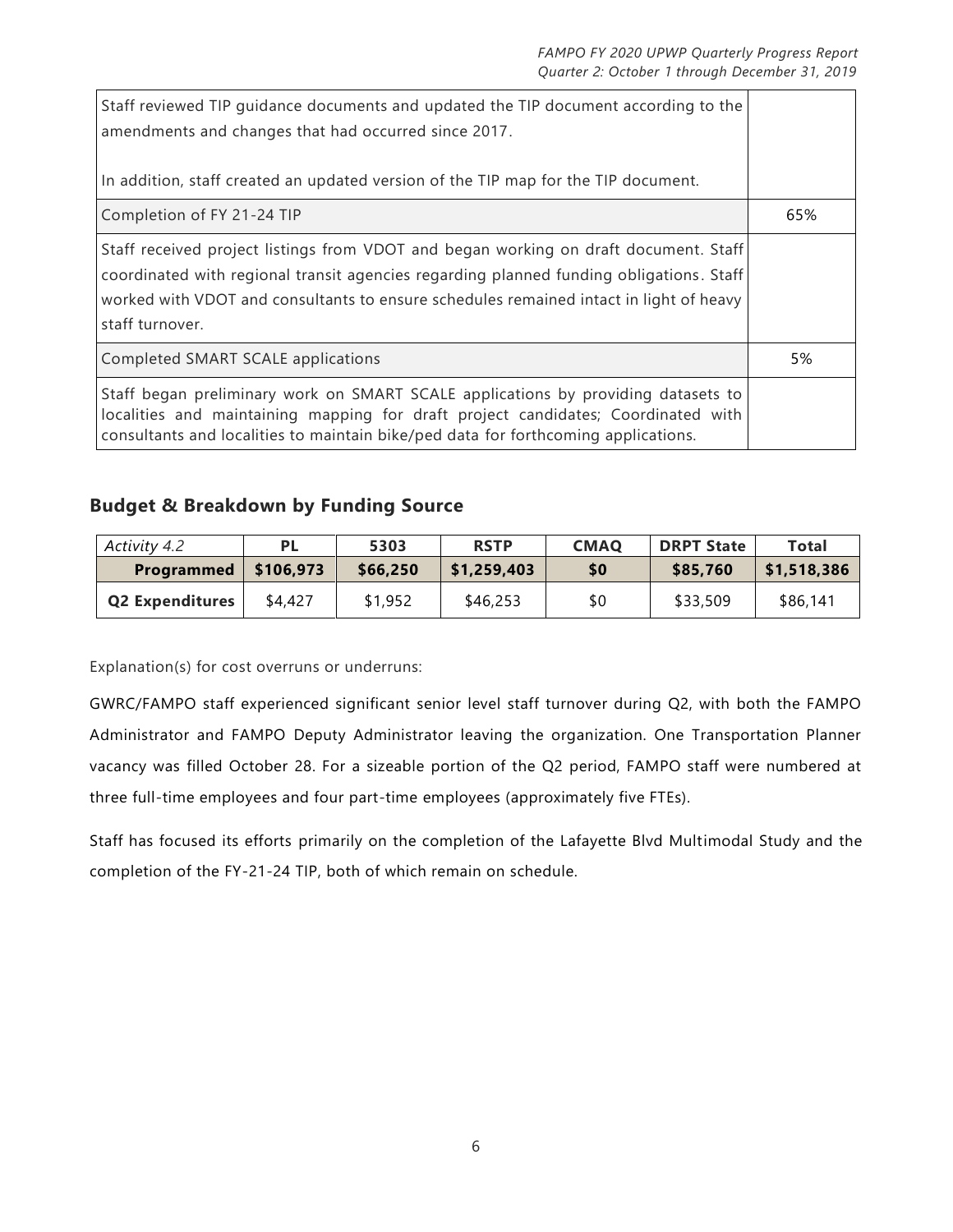# **ACTIVITY 4.3: CONGESTION MANAGEMENT**

| Established Goal (shaded below) & Work Accomplished this Quarter, Deliverable, Estimated %<br>and/or Updates       | complete |
|--------------------------------------------------------------------------------------------------------------------|----------|
| Updated Congestion Management Process (CMP)                                                                        | 0%       |
| No work was performed on this task in Q2 due to limited staff resources. Work is<br>scheduled to begin late in Q3. |          |

#### **Budget & Breakdown by Funding Source**

| Activity 4.3           | <b>PL</b> | 5303 | <b>RSTP</b> | <b>CMAQ</b> | <b>DRPT State</b> | <b>Total</b> |
|------------------------|-----------|------|-------------|-------------|-------------------|--------------|
| Programmed             | \$50,000  | \$0  | \$0         | \$0         | \$0               | \$50,000     |
| <b>Q2 Expenditures</b> | \$0       | \$0  | \$0         | \$0         | \$0               | \$0          |

Explanation(s) for cost overruns or underruns:

No work has taken place in FY20 for Activity 4.3 to date. This work is scheduled to resume in Q3.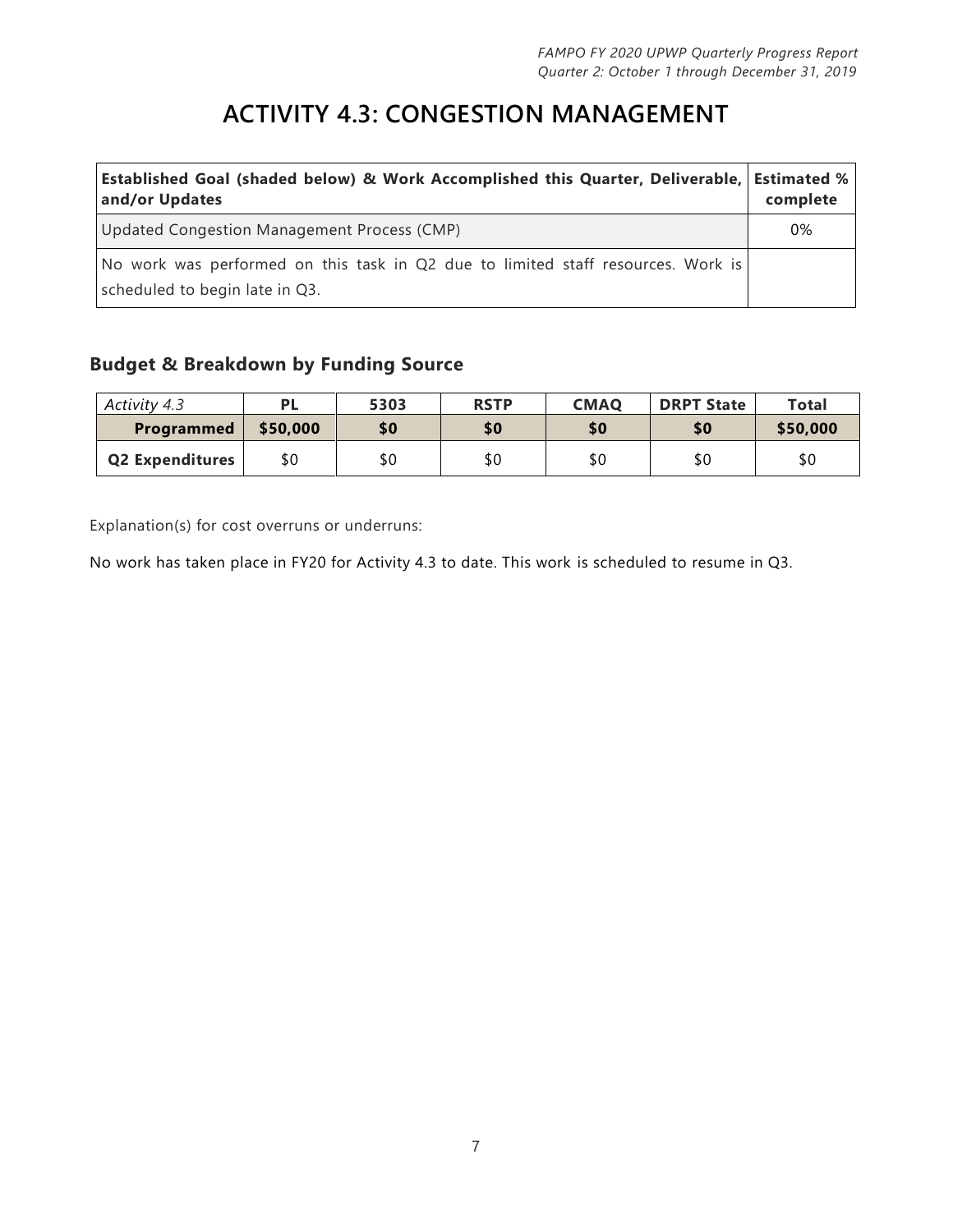# **ACTIVITY 4.4: PUBLIC PARTICIPATION**

| Established Goal (shaded below) & Work Accomplished this Quarter, Deliverable, Estimated %<br>and/or Updates                                                                                                                                                                                                                                                                                                                                                                                                                                                                                                                                                                                                                                                         | complete |
|----------------------------------------------------------------------------------------------------------------------------------------------------------------------------------------------------------------------------------------------------------------------------------------------------------------------------------------------------------------------------------------------------------------------------------------------------------------------------------------------------------------------------------------------------------------------------------------------------------------------------------------------------------------------------------------------------------------------------------------------------------------------|----------|
| Staff support for the Citizens Transportation Advisory Committee (CTAC)                                                                                                                                                                                                                                                                                                                                                                                                                                                                                                                                                                                                                                                                                              | 50%      |
| Staff drafted and finalized agendas and minutes, maintained the CTAC webpage,<br>coordinated with localities and members regarding CTAC membership and renewal of<br>membership, and continued to serve as a liaison for CTAC members in order to share<br>transportation news and events.                                                                                                                                                                                                                                                                                                                                                                                                                                                                           |          |
| A measurable public involvement process that maximizes outreach                                                                                                                                                                                                                                                                                                                                                                                                                                                                                                                                                                                                                                                                                                      | 50%      |
| Staff improved the FAMPO public outreach tracking system in order to better evaluate<br>the outcome of public involvement efforts. Additionally, after each public involvement<br>event, staff produced a written summary which includes reflections on participation and<br>ways to improve future efforts.<br>December 2019 public outreach gathered 57 comments on regional transportation<br>priorities from 30 public library patrons. FAMPO learned that residents want policy<br>makers to prioritize increasing alternative modes of transportation.<br>Staff also developed a word cloud, a new visualization tool, to assist in analyzing the<br>concerns raised by citizens during outreach efforts and this graphic was posted to FAMPO<br>social media. |          |
| Increased public awareness measured by responses to questionnaires/surveys, emails<br>and written or verbal comments                                                                                                                                                                                                                                                                                                                                                                                                                                                                                                                                                                                                                                                 | 50%      |
| Staff measured public involvement/awareness through monthly analysis of website<br>traffic, social media and email interactions, as well as meeting attendance.                                                                                                                                                                                                                                                                                                                                                                                                                                                                                                                                                                                                      |          |
| Improved visualization and/or communication techniques                                                                                                                                                                                                                                                                                                                                                                                                                                                                                                                                                                                                                                                                                                               | 50%      |
| Staff continued to redesign the website for easier retrieval of timely information and<br>simplification of transportation planning concepts. Staff expanded our social media<br>presence and continue to improve page involvement by posting engaging content more<br>frequently. In addition, a "Text to Join" FAMPO news feature was created. Public<br>involvement staff also redesigned public outreach literature to simplify concepts and<br>provide information on meaningful ways to become involved in the transportation<br>planning process.                                                                                                                                                                                                             |          |
| Timely distribution of MPO meeting notices, agendas, and meeting minutes                                                                                                                                                                                                                                                                                                                                                                                                                                                                                                                                                                                                                                                                                             | 50%      |
| Staff reviewed FOIA requirements and improved the timeliness of our notices and<br>material distribution.                                                                                                                                                                                                                                                                                                                                                                                                                                                                                                                                                                                                                                                            |          |
| Continuation of a social media presence                                                                                                                                                                                                                                                                                                                                                                                                                                                                                                                                                                                                                                                                                                                              | 50%      |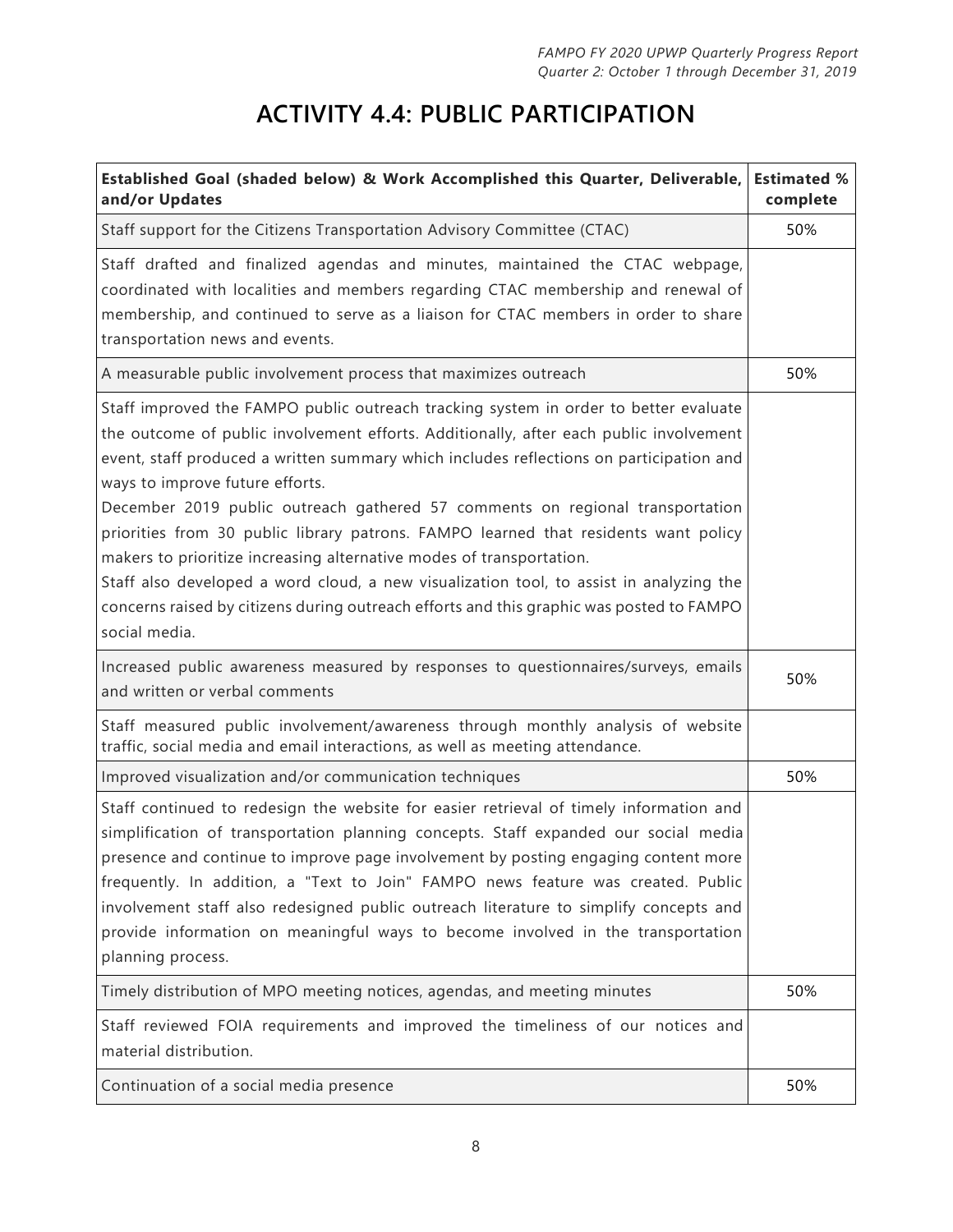| FAMPO staff worked to increased social media presence on Facebook and Twitter. A<br>LinkedIn page was created and developed.                                                                                                                                                                                                                                                                                                                                                                                                                                                 |     |
|------------------------------------------------------------------------------------------------------------------------------------------------------------------------------------------------------------------------------------------------------------------------------------------------------------------------------------------------------------------------------------------------------------------------------------------------------------------------------------------------------------------------------------------------------------------------------|-----|
| Expanded contact databases                                                                                                                                                                                                                                                                                                                                                                                                                                                                                                                                                   | 50% |
| Staff continued to maintain a thorough contact database. People are encouraged to join<br>the database through links on the FAMPO website, social media, and through the new<br>"Text to Join" feature.                                                                                                                                                                                                                                                                                                                                                                      |     |
| Support of all committee meetings by generating agendas, uploading to the FAMPO<br>website and sending notifications via email, printed advertisements and social media                                                                                                                                                                                                                                                                                                                                                                                                      | 50% |
| Staff continued to support all FAMPO committees by assisting with agenda creation,<br>uploading agendas to the website, sending notifications via email, advertising meetings<br>in the newspaper and posting notice of meetings on social media.                                                                                                                                                                                                                                                                                                                            |     |
| Compliance with Title VI requirements                                                                                                                                                                                                                                                                                                                                                                                                                                                                                                                                        | 50% |
| Staff worked to ensure FAMPO and GWRC completed the Title VI assurance document<br>and sent it to VDOT. Public involvement staff made all FAMPO staff members aware of<br>FAMPO's Title VI plan. A Title VI email list is maintained and members of this distribution<br>list regularly receive meeting noticed and relevant news. Also, staff began targeted<br>outreach to underserved groups.                                                                                                                                                                             |     |
| File documentation of public involvement activities                                                                                                                                                                                                                                                                                                                                                                                                                                                                                                                          | 50% |
| Staff created a more detailed public involvement tracking system to record monthly<br>efforts of all public involvement activities and participation, with a focus on documenting<br>compliance with Title VI, environmental justice, FOIA, and limited English proficiency<br>requirements.<br>FAMPO sent out 22 emails announcing public meetings and events to its general<br>distribution list of 286 interested parties. FAMPO had 711 engagements on social media.<br>FAMPO assisted one member of public with his public comment presentation to FAMPO<br>committees. |     |
| Completed, analyzed surveys                                                                                                                                                                                                                                                                                                                                                                                                                                                                                                                                                  | 0%  |
| No surveys were conducted during the second quarter of FY-20.                                                                                                                                                                                                                                                                                                                                                                                                                                                                                                                |     |
| Updated Title VI, Environmental Justice and LEP Plan                                                                                                                                                                                                                                                                                                                                                                                                                                                                                                                         | 10% |
| FAMPO's Title VI Plan underwent a minor update in March 2019. Due to staff turnover,<br>no work was performed on the Title VI Plan in Q2. In preparation for further updates,<br>staff has been reviewing FAMPO's environmental justice and LEP plans.                                                                                                                                                                                                                                                                                                                       |     |
| Development of a new FAMPO website                                                                                                                                                                                                                                                                                                                                                                                                                                                                                                                                           | 0%  |
| In October 2019, a decision was made not to create a new website but rather update the<br>current website. Staff continued to improve and update the current FAMPO website.                                                                                                                                                                                                                                                                                                                                                                                                  |     |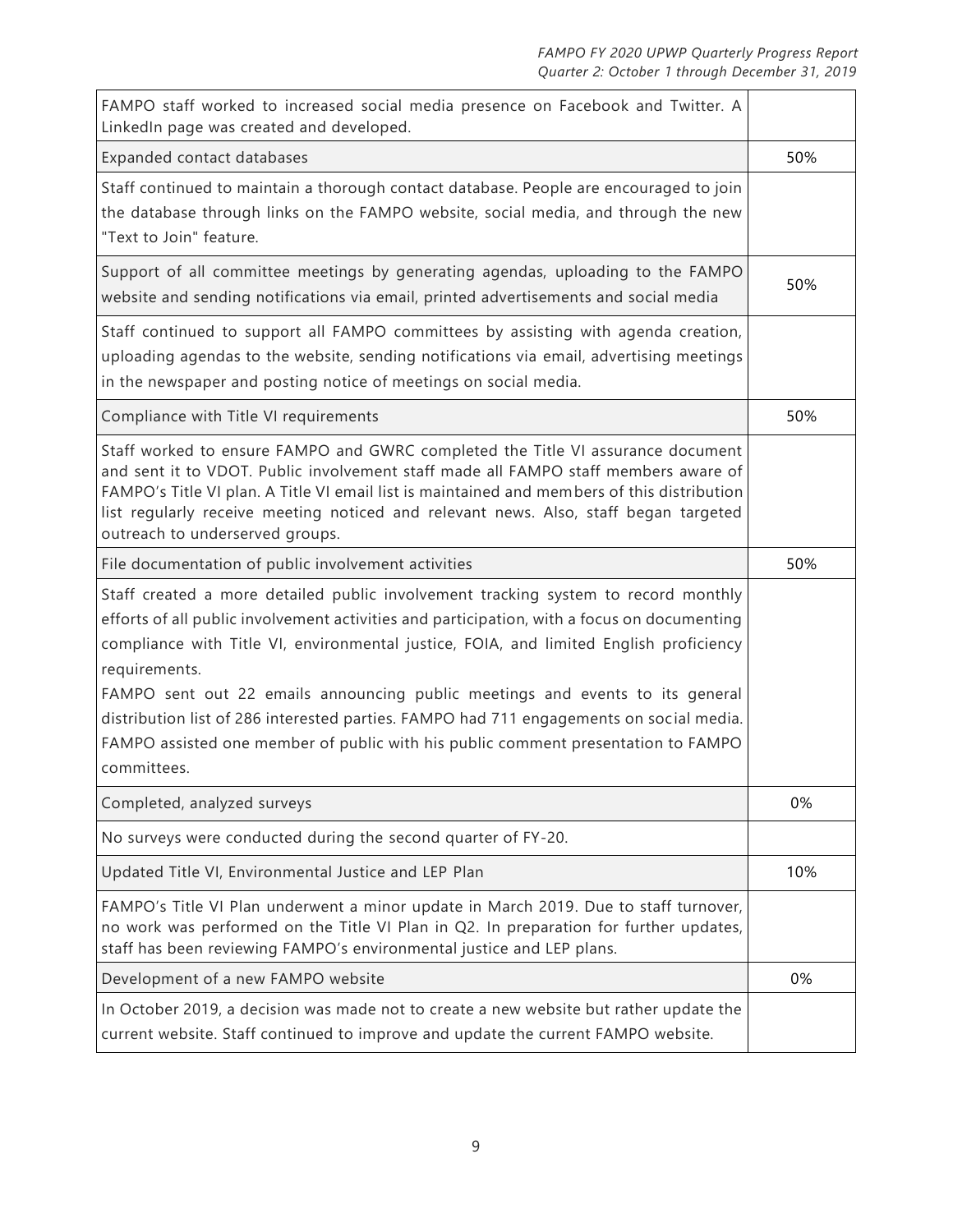#### **Budget & Breakdown by Funding Source**

| Activity 4.4           |          | 5303 | <b>RSTP</b> | <b>CMAO</b> | <b>DRPT State</b> | Total     |
|------------------------|----------|------|-------------|-------------|-------------------|-----------|
| Programmed             | \$50,000 | \$0  | \$265,000   | \$0         | \$0               | \$315,000 |
| <b>Q2 Expenditures</b> | \$2,951  | \$0  | \$60,044    | \$0         | \$0               | \$62,995  |

Explanation(s) for cost overruns or underruns:

GWRC/FAMPO staff experienced significant senior level staff turnover during Q2, with both the FAMPO Administrator and FAMPO Deputy Administrator leaving the organization.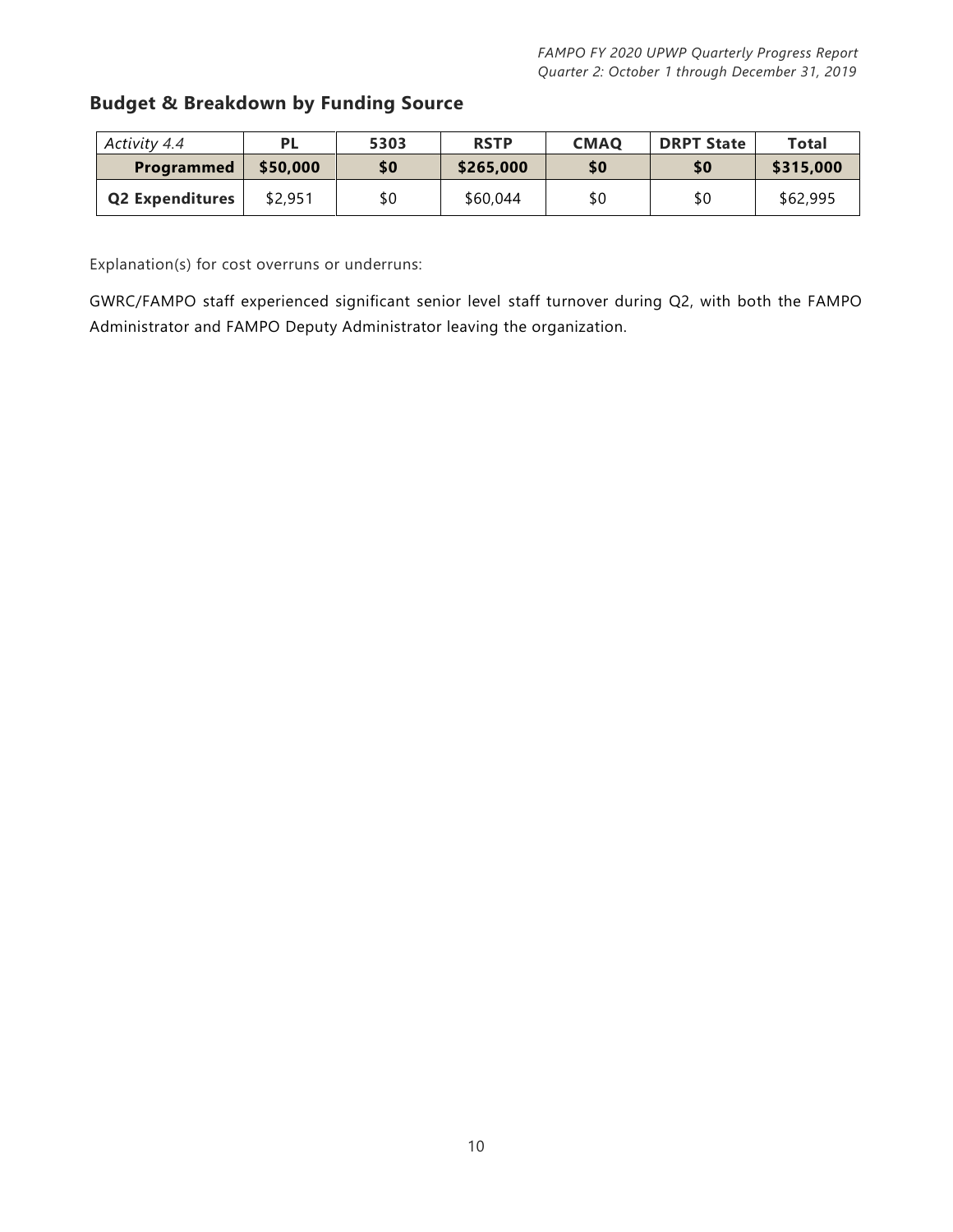# **ACTIVITY 4.5: TDM/TRANSIT PLANNING**

| Established Goal (shaded below) & Work Accomplished this Quarter, Deliverable,<br>and/or Updates                                                                                                                                                                                                                                                                                                                                                                                                                                                                                                                                                                                                                                                                                 | <b>Estimated %</b><br>complete |
|----------------------------------------------------------------------------------------------------------------------------------------------------------------------------------------------------------------------------------------------------------------------------------------------------------------------------------------------------------------------------------------------------------------------------------------------------------------------------------------------------------------------------------------------------------------------------------------------------------------------------------------------------------------------------------------------------------------------------------------------------------------------------------|--------------------------------|
| Participation in I-395 Commuter Choice, FRED PTAB, and HGAAA meetings                                                                                                                                                                                                                                                                                                                                                                                                                                                                                                                                                                                                                                                                                                            | 50%                            |
| Staff attended FRED PTAB and Coordinated Human Services meetings on 10/2 and 12/11.                                                                                                                                                                                                                                                                                                                                                                                                                                                                                                                                                                                                                                                                                              |                                |
| FAMPO assistance with I-395 Commuter Choice program applications to eligible FAMPO<br>region applicants                                                                                                                                                                                                                                                                                                                                                                                                                                                                                                                                                                                                                                                                          | 100%                           |
| During the first quarter, FAMPO staff provided assistance to FRED Transit and Stafford<br>County in with application submissions. Following the adoption of the FY-20 UPWP in<br>June, 2019, the two agencies leading the I-395 Commuter Choice Program: Northern<br>Virginia Transportation Commission (NVTC) and Potomac Rappahannock Transportation<br>Commission (PRTC) decided to hold the public hearings for the program at NVTC and<br>PRTC on September 5th and not request that FAMPO host a public hearing in the FAMPO<br>region. FAMPO staff helped announce the public hearings and participated in the hearing<br>held at PRTC. This activity is completed for FY-20 as the next I-395 Commuter Choice<br>program application process will not begin until FY-21. |                                |
| FAMPO hosting I-395 Commuter Choice Public Hearing in Fall, 2019 in FAMPO Region                                                                                                                                                                                                                                                                                                                                                                                                                                                                                                                                                                                                                                                                                                 | 100%                           |
| Please see above.                                                                                                                                                                                                                                                                                                                                                                                                                                                                                                                                                                                                                                                                                                                                                                |                                |
| GWRideConnect Work Plan for CMAQ (Note: Details of this were not available at time of<br>development of Draft FY2020 UPWP)                                                                                                                                                                                                                                                                                                                                                                                                                                                                                                                                                                                                                                                       | 50%                            |
| GWRideConnect is a transportation demand management (TDM) program operated by<br>the George Washington Regional Commission (GWRC). GWRideConnect assists residents<br>of Planning District 16 who are seeking transportation options to workplaces and other<br>destinations. The goal of the program is to promote, plan, and establish transportation<br>alternatives to the single occupant vehicle, improving air quality, reducing congestion,<br>and improving quality of life. GWRideConnect reduces vehicle miles travelled by 60,089<br>miles per day and generates \$1.2 million in transportation capital funds for use in the<br>region each year.                                                                                                                   |                                |
| FAMPO's annual CMAQ contribution to GWRideConnect supports basic program<br>operations, including staffing and marketing. In the first half of FY-2020, CMAQ funding<br>was almost entirely used for staffing. Marketing funds from other grants are being<br>expended before CMAQ marking funds are used. CMAQ marketing funds will be<br>expended primarily in the second half of the fiscal year.                                                                                                                                                                                                                                                                                                                                                                             |                                |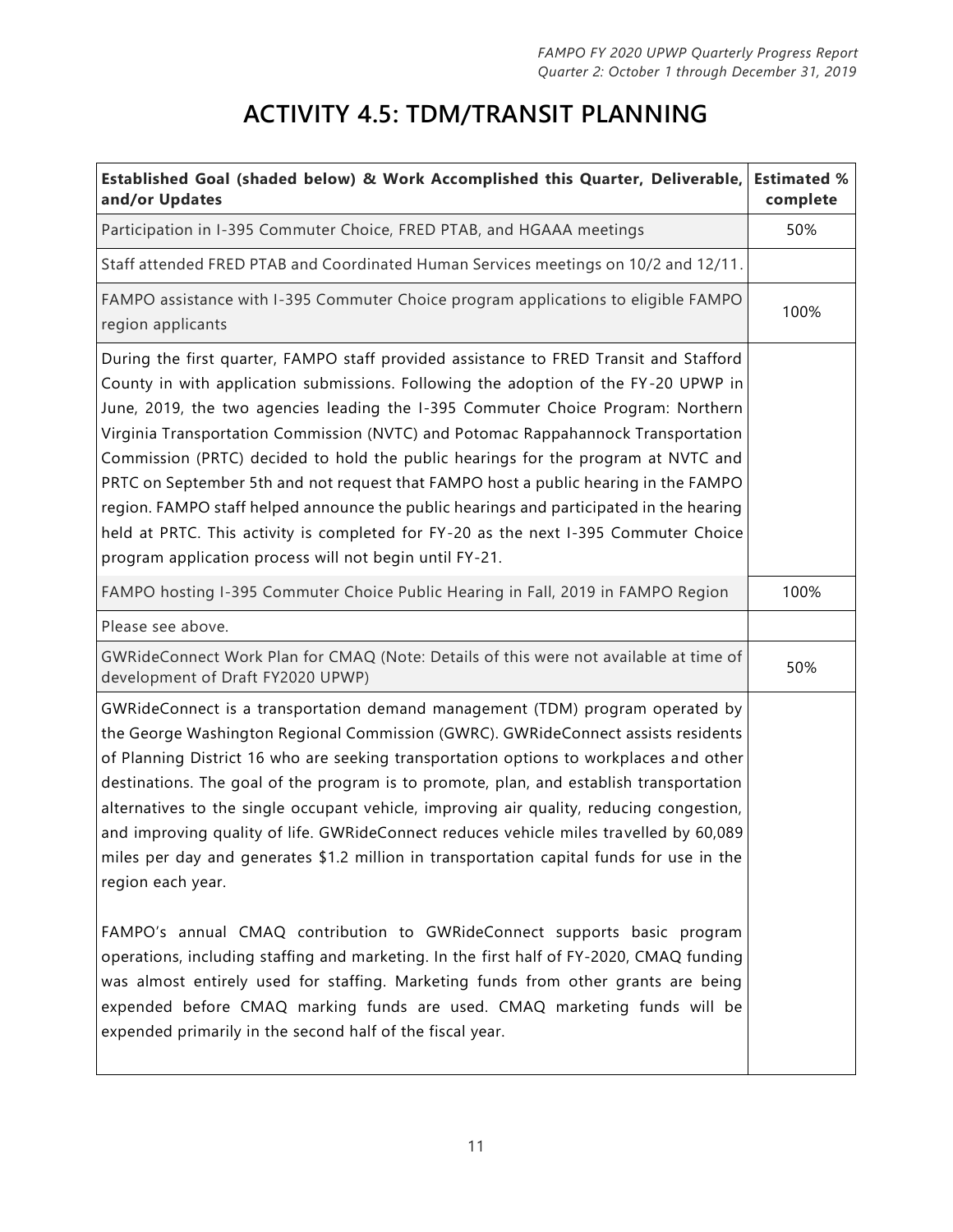During the second quarter of FY-2020, GWRideConnect staff processed 525 ridematching applications, including 367 from applicants who were new to the program. GWRideConnect staff also helped 5 new vanpool form (bringing total vanpools in the region to 364), sent 1,598 potential rider lists to vanpools looking for riders, provided 109 instances of technical assistance to vanpool operators, and financially assisted 12 vanpools through VanStart and VanSave. In addition to ridematching services, GWRideConnect staff promotes other transportation options, including FRED Bus, VRE, Metro, and slugging, as well as teleworking. GWRideConnect also administers the AdVANtage Vanpool Self -Insurance Program for the entire Commonwealth of Virginia.

#### **Budget & Breakdown by Funding Source**

| Activity 4.5           | <b>PL</b> | 5303     | <b>RSTP</b> | <b>CMAO</b> | <b>DRPT State</b> | Total     |
|------------------------|-----------|----------|-------------|-------------|-------------------|-----------|
| <b>Programmed</b>      | \$0       | \$52,125 | \$0         | \$125,000   | \$0               | \$177,125 |
| <b>Q2 Expenditures</b> | \$0       | \$2,928  | \$0         | \$10.133    | \$0               | \$13,061  |

Explanation(s) for cost overruns or underruns:

In Q2, GWRideConnect staff used non-CMAQ funding to a greater extent than anticipated.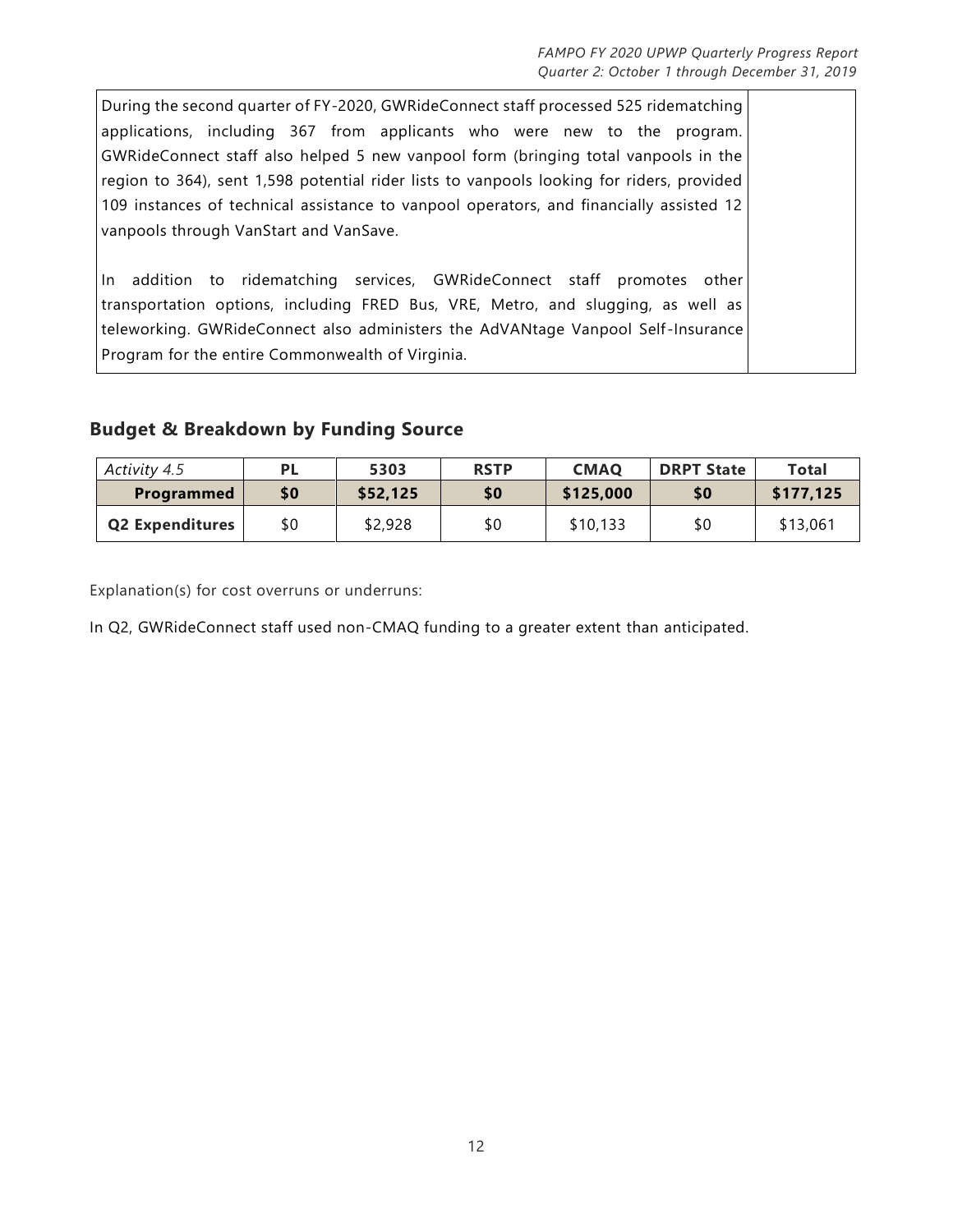### **ACTIVITY 4.6: SPECIAL PROJECT PLANNING**

| Established Goal (shaded below) & Work Accomplished this Quarter, Deliverable,<br>and/or Updates                                                                                                                                                                                                                                                                                                                                                                                                                                                                                                                                                                                                                                                                                                                                                                                                                                                                                                                                                                                                                                                                                                                                                                                                                   | <b>Estimated %</b><br>complete |
|--------------------------------------------------------------------------------------------------------------------------------------------------------------------------------------------------------------------------------------------------------------------------------------------------------------------------------------------------------------------------------------------------------------------------------------------------------------------------------------------------------------------------------------------------------------------------------------------------------------------------------------------------------------------------------------------------------------------------------------------------------------------------------------------------------------------------------------------------------------------------------------------------------------------------------------------------------------------------------------------------------------------------------------------------------------------------------------------------------------------------------------------------------------------------------------------------------------------------------------------------------------------------------------------------------------------|--------------------------------|
| Response to 2019 Federal Certification Review findings                                                                                                                                                                                                                                                                                                                                                                                                                                                                                                                                                                                                                                                                                                                                                                                                                                                                                                                                                                                                                                                                                                                                                                                                                                                             | 45%                            |
| FAMPO and GWRC worked with FHWA to clarify needed changes to the MOU with the<br>Transportation Planning Board. Based on those conversations, GWRC staff and the<br>FAMPO Executive Committee met to determine a strategy and next steps. In addition,<br>GWRC staff met and communicated frequently with Stafford County staff to develop<br>recommendations for a new MOU. The Stafford Board of Supervisors was briefed three<br>times on progress. GWRC staff continues to work with legal counsel.<br>In addition, per the review, funding for the rural transportation program was moved to a<br>separate budget item and was removed from the UPWP.<br>Finally, GWRC and FAMPO have completely revamped the UPWP quarterly report to<br>better align with the recommendations of VDOT and FHWA. This includes utilizing<br>Microsoft Project software to better track work progress and employee activities related<br>to the UPWP. In addition, new hourly tracking software, Clockwise, was installed and used<br>to allow employees to submit hours electronically and management to better determine<br>financial resource usage and the match between effort and financial usage. Leadership<br>also shifted to new financial management software, QuickBooks, which supports greater<br>transparency. |                                |
| Preparation for the 2020 State/Federal Certification Review                                                                                                                                                                                                                                                                                                                                                                                                                                                                                                                                                                                                                                                                                                                                                                                                                                                                                                                                                                                                                                                                                                                                                                                                                                                        | 0%                             |
| At the time that the FY-20 UPWP was being developed in May, 2019, it was thought that<br>the follow up 2020 State/Federal Certification Review process would occur in late FY-20.<br>The latest schedule has this occurring in early FY-21.                                                                                                                                                                                                                                                                                                                                                                                                                                                                                                                                                                                                                                                                                                                                                                                                                                                                                                                                                                                                                                                                        |                                |
| Smart Scale Analysis Tool development                                                                                                                                                                                                                                                                                                                                                                                                                                                                                                                                                                                                                                                                                                                                                                                                                                                                                                                                                                                                                                                                                                                                                                                                                                                                              | 0%                             |
| The FAMPO Board decided to not move ahead with the Smart Scale Analysis Tool<br>development after the UPWP was developed in May, 2019.                                                                                                                                                                                                                                                                                                                                                                                                                                                                                                                                                                                                                                                                                                                                                                                                                                                                                                                                                                                                                                                                                                                                                                             |                                |

#### **Budget & Breakdown by Funding Source**

| Activity 4.6           | PL  | 5303     | <b>RSTP</b> | <b>CMAO</b> | <b>DRPT State</b> | Total     |
|------------------------|-----|----------|-------------|-------------|-------------------|-----------|
| <b>Programmed</b>      | \$0 | \$30,000 | \$75,000    | \$0         | \$0               | \$105,000 |
| <b>Q2 Expenditures</b> | \$0 | \$3,660  | \$0         | \$0         | \$0               | \$Χ       |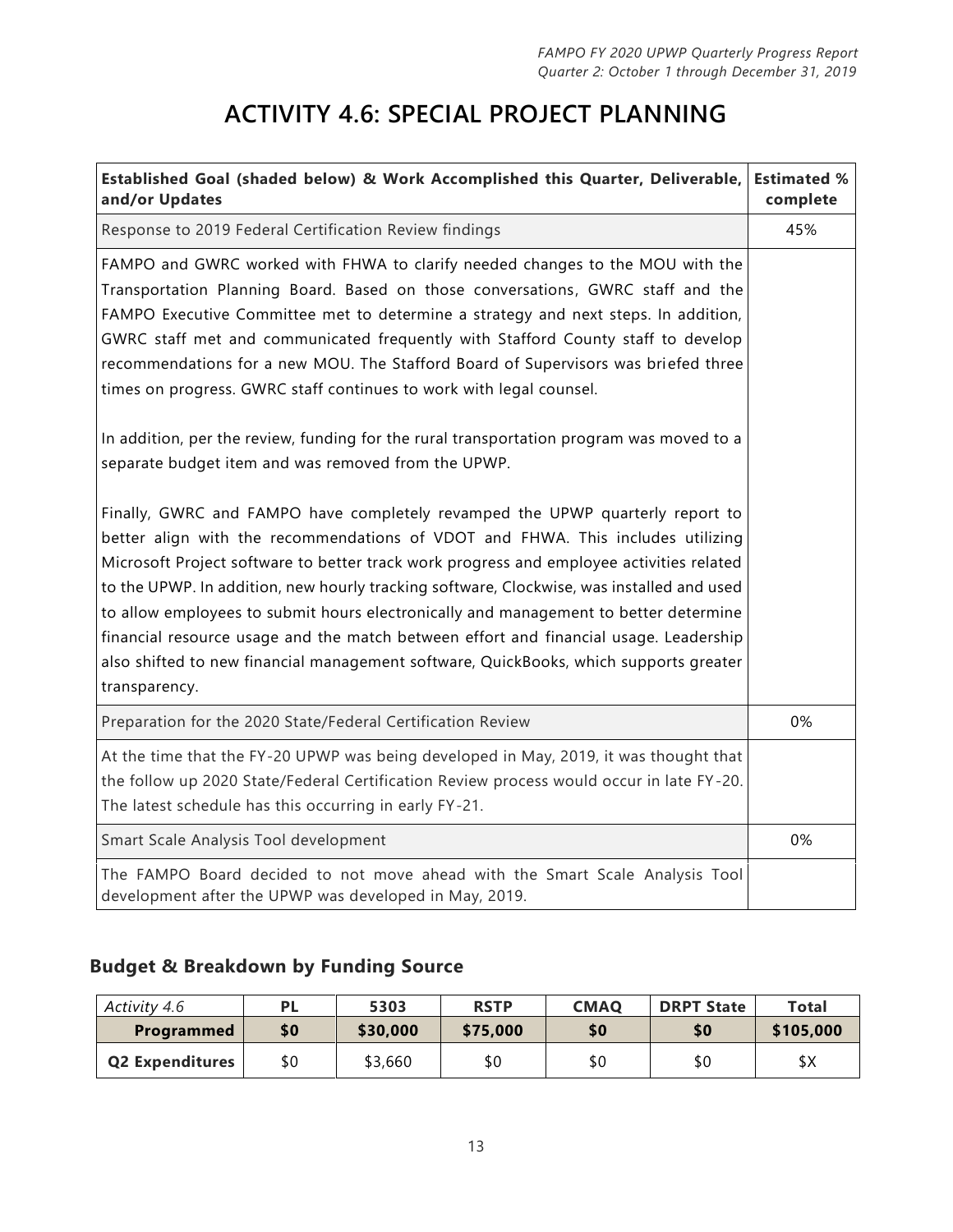Explanation(s) for cost overruns or underruns:

FAMPO/GWRC staff began work on Special Project Planning tasks well into Q2. The bulk of these efforts are scheduled for completion in Q3 and Q4.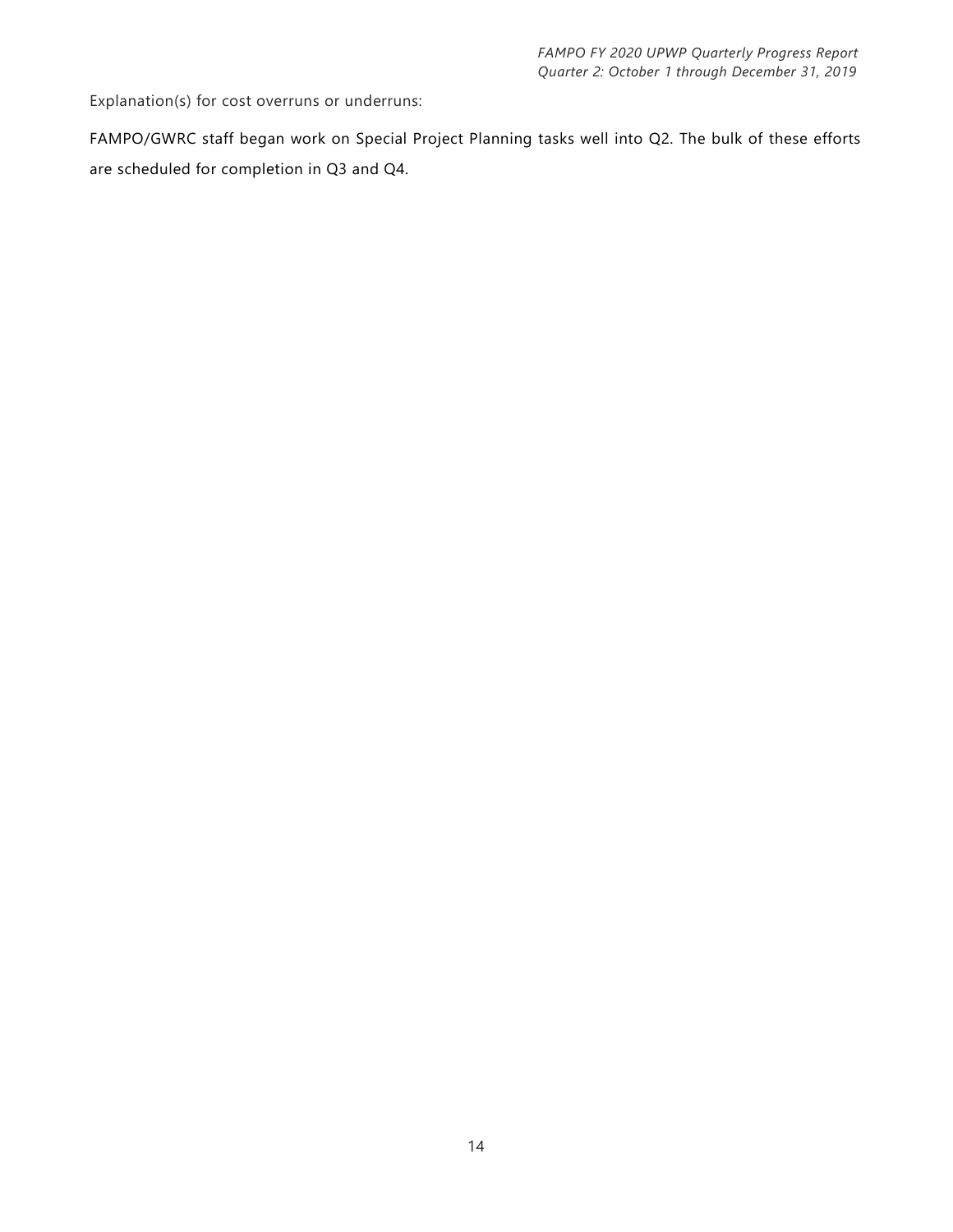# **ACTIVITY 4.7: FAMPO ADMINISTRATION**

| Established Goal (shaded below) & Work Accomplished this Quarter, Deliverable,<br>and/or Updates                                                                                                                                                                                                                                                                                                                                                                                                                                                                                                                                                                                                                                                                                                                                                   | <b>Estimated %</b><br>complete |
|----------------------------------------------------------------------------------------------------------------------------------------------------------------------------------------------------------------------------------------------------------------------------------------------------------------------------------------------------------------------------------------------------------------------------------------------------------------------------------------------------------------------------------------------------------------------------------------------------------------------------------------------------------------------------------------------------------------------------------------------------------------------------------------------------------------------------------------------------|--------------------------------|
| Production, correspondence and documentation related to all FAMPO committee<br>meetings and activities                                                                                                                                                                                                                                                                                                                                                                                                                                                                                                                                                                                                                                                                                                                                             | 50%                            |
| Staff produced correspondence for all committees.                                                                                                                                                                                                                                                                                                                                                                                                                                                                                                                                                                                                                                                                                                                                                                                                  |                                |
| Correspondence and documentation regarding any FY2020 UPWP amendments                                                                                                                                                                                                                                                                                                                                                                                                                                                                                                                                                                                                                                                                                                                                                                              | 0%                             |
| There were no UPWP amendments in Q2.                                                                                                                                                                                                                                                                                                                                                                                                                                                                                                                                                                                                                                                                                                                                                                                                               |                                |
| Documentation of public meetings and hearings conducted during FY2020                                                                                                                                                                                                                                                                                                                                                                                                                                                                                                                                                                                                                                                                                                                                                                              | 50%                            |
| Staff has drafted and developed minutes for all committee meetings.                                                                                                                                                                                                                                                                                                                                                                                                                                                                                                                                                                                                                                                                                                                                                                                |                                |
| Contracts and correspondence related to the administration of Planning (PL), Section<br>5303, State Planning and Research (SPR) and RSTP funds                                                                                                                                                                                                                                                                                                                                                                                                                                                                                                                                                                                                                                                                                                     | 50%                            |
| State Planning and Research (SPR) funds were removed from the FY-20 UPWP at the<br>request of the Federal Highway Administration (FHWA) after the initial development of<br>the FY-20 UPWP and are therefore no longer being administered as part of the FAMPO<br>UPWP process.<br>FHWA requested that GWRC/FAMPO initiate a new more detailed quarterly reporting<br>process in FY-20 to supersede the process that had been traditionally used by FAMPO<br>and most MPOs in Virginia. Staff coordinated with VDOT and worked to develop the first<br>quarterly report template and report for VDOT/FHWA in November.<br>FAMPO staff again worked with VDOT in December to develop this current version of the<br>quarterly report template.<br>Staff continued to provide monthly reports requested by DRPT for FY-19 and FY-20 5303<br>funding. |                                |
| An annual listing of projects obligated with federal funding consistent with MAP-21 and<br><b>FAST Act requirements</b>                                                                                                                                                                                                                                                                                                                                                                                                                                                                                                                                                                                                                                                                                                                            | 0%                             |
| This deliverable will be developed by FAMPO staff in late FY-20 following the completion<br>of the FY 21-24 TIP.                                                                                                                                                                                                                                                                                                                                                                                                                                                                                                                                                                                                                                                                                                                                   |                                |
| Improved staff training and exposure to state and national best practices                                                                                                                                                                                                                                                                                                                                                                                                                                                                                                                                                                                                                                                                                                                                                                          | 50%                            |
| Public involvement staff worked to increase FAMPO planning staff knowledge of FOIA<br>requirements, Title VI requirements, and FAMPO's responsibility to provide committee<br>members with state conflict of interest paperwork.                                                                                                                                                                                                                                                                                                                                                                                                                                                                                                                                                                                                                   |                                |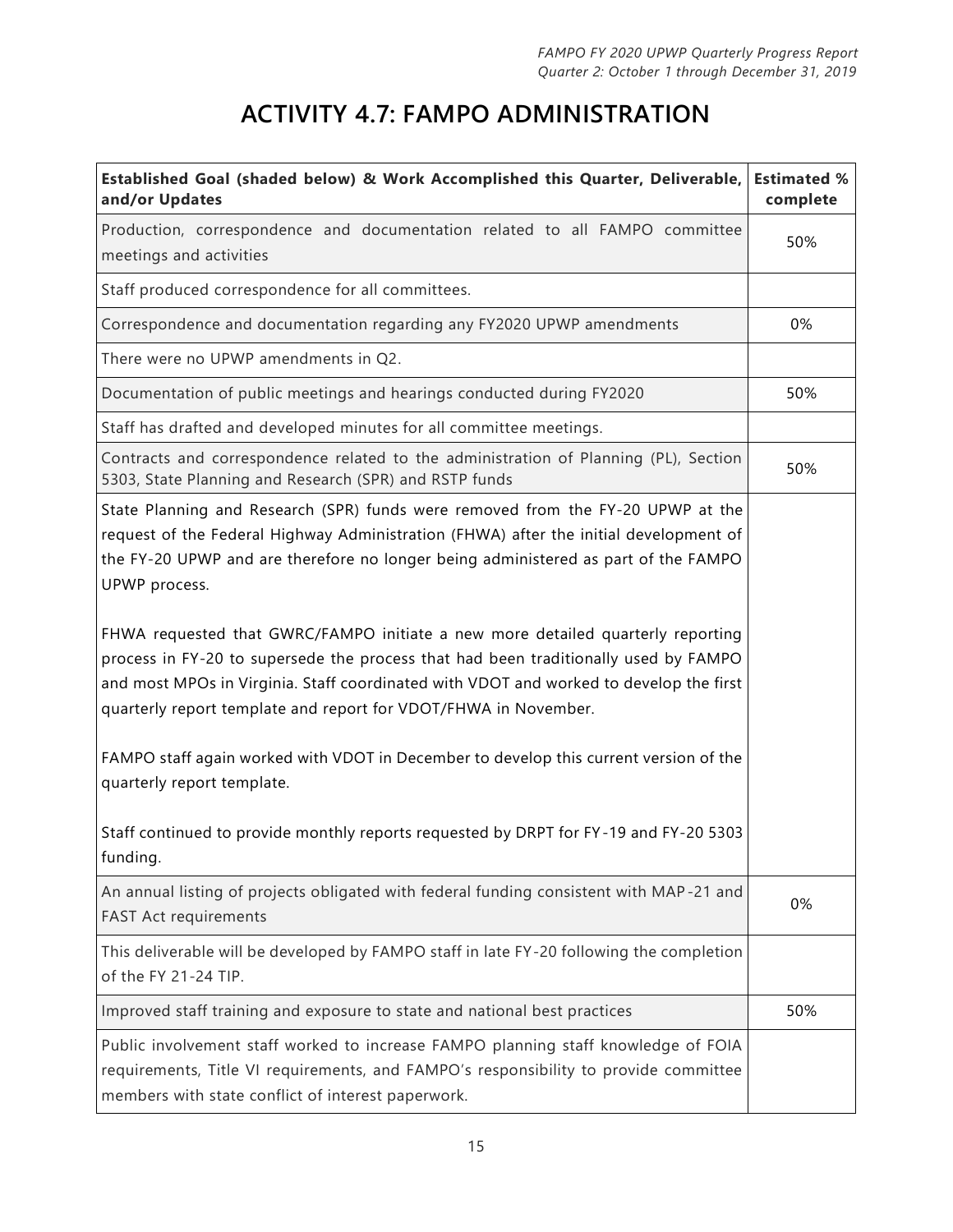$\overline{\phantom{a}}$ 

| Staff participated in training regarding Performance Based Planning and Programming<br>(PBPP).                                                                                                                                                                                                                                                                               |      |
|------------------------------------------------------------------------------------------------------------------------------------------------------------------------------------------------------------------------------------------------------------------------------------------------------------------------------------------------------------------------------|------|
| New staff members were trained for the majority of Q2.                                                                                                                                                                                                                                                                                                                       |      |
| State-of-the-art hardware and software to meet work requirements and client needs                                                                                                                                                                                                                                                                                            | 50%  |
| FAMPO purchased new software licenses for GIS, document production, and graphic<br>design purposes to aide in the development of high-quality planning materials.                                                                                                                                                                                                            |      |
| Annual financial audit to meet state and federal requirements                                                                                                                                                                                                                                                                                                                | 100% |
| Staff participated in the completion of the GWRC audit in October 2019.                                                                                                                                                                                                                                                                                                      |      |
| New MOU agreement between FAMPO and NCRTPB for Northern Stafford                                                                                                                                                                                                                                                                                                             | 35%  |
| Staff met with the FAMPO Policy Committee, Executive Committee, and other<br>stakeholders on various occasions in working toward a new MOU.                                                                                                                                                                                                                                  |      |
| Improved coordination and communications between FAMPO and the NCRTPB for<br>northern Stafford County per the NCRTPB/FAMPO updated MOU agreement scheduled<br>for completion in early FY-20                                                                                                                                                                                  | 35%  |
| Staff attended TPB/FAMPO MOU meeting with FHWA and VDOT and researched<br>TPB/FAMPO MOU options. Staff also prepared draft whitepaper on TPB/FAMPO MOU<br>options and distributed to VDOT and FHWA for review and comment.                                                                                                                                                   |      |
| A coordinated update cycle for the LRTP and TIP                                                                                                                                                                                                                                                                                                                              | 55%  |
| While the original intention was to coordinate the FY21-24 TIP with the 2050 LRTP, the<br>2050 LRTP is now on hold. However, staff began working with Cambridge Systematics in<br>December to coordinate the schedule of activities that will lead to the completion of the<br>FY21-24 TIP and an amended 2045 LRTP, specifically related to system performance<br>measures. |      |
| Selection of new FAMPO on-call consultants                                                                                                                                                                                                                                                                                                                                   | 0%   |
| FAMPO did not select any new on-call consultants. FAMPO continued to work with<br>already existing consultants on new work tasks.                                                                                                                                                                                                                                            |      |
| The FY2021 UPWP                                                                                                                                                                                                                                                                                                                                                              | 5%   |
| In coordination with VDOT, FAMPO began developing a new quarterly reporting template<br>that will aide in the development of the FY21 UPWP. Generally, however, work will begin<br>during Q3 or once a new FAMPO Administrator is hired.                                                                                                                                     |      |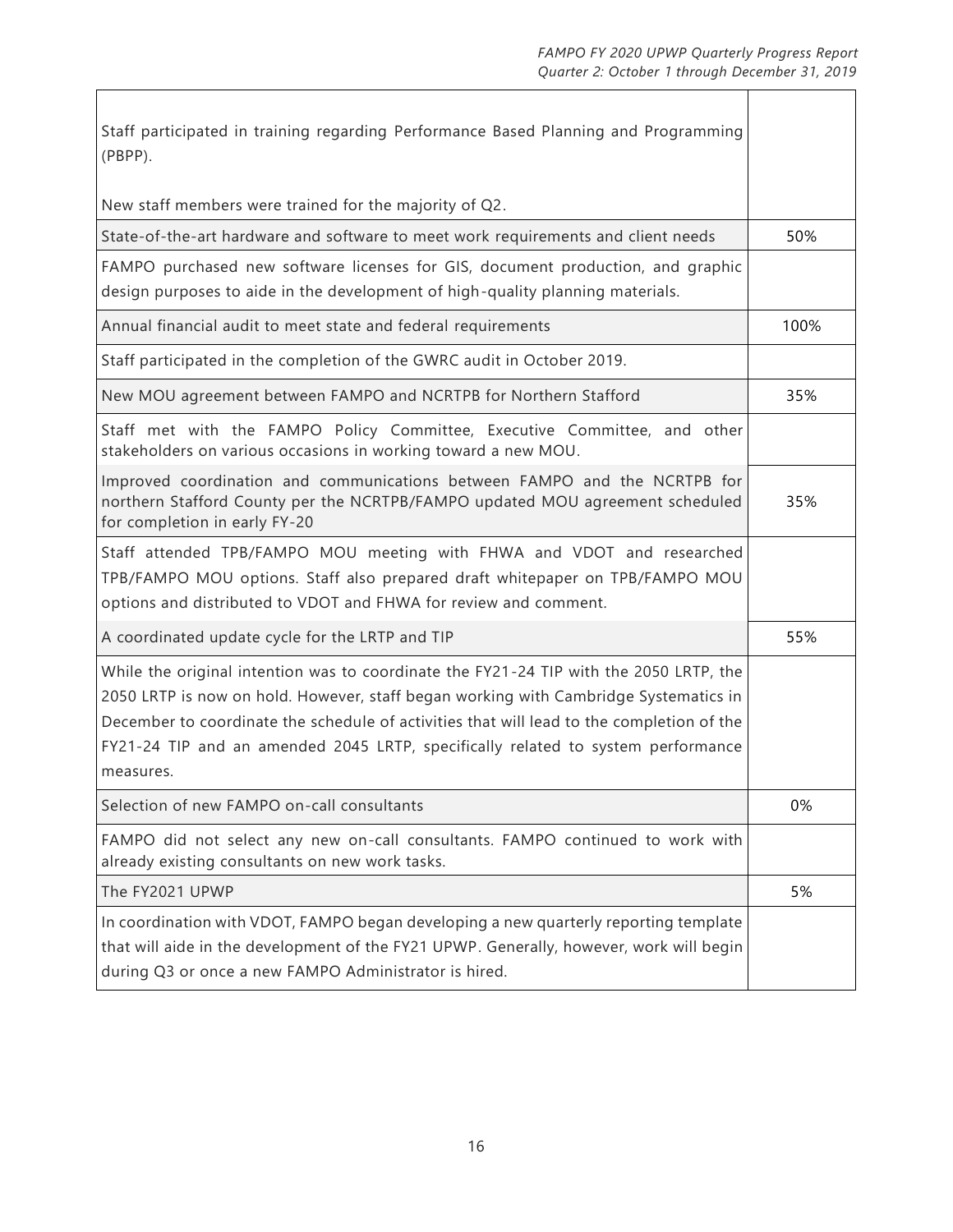#### **Budget & Breakdown by Funding Source**

| Activity 4.7           |           | 5303     | <b>RSTP</b> | <b>CMAQ</b> | <b>DRPT State</b> | Total     |
|------------------------|-----------|----------|-------------|-------------|-------------------|-----------|
| Programmed             | \$100,000 | \$22,183 | \$0         | \$0         | \$0               | \$122,183 |
| <b>Q2 Expenditures</b> | \$16,232  | \$0      | \$0         | \$0         | \$0               | \$16,232  |

Explanation(s) for cost overruns or underruns:

GWRC/FAMPO staff experienced significant senior level staff turnover during Q2, with both the FAMPO Administrator and FAMPO Deputy Administrator leaving the organization.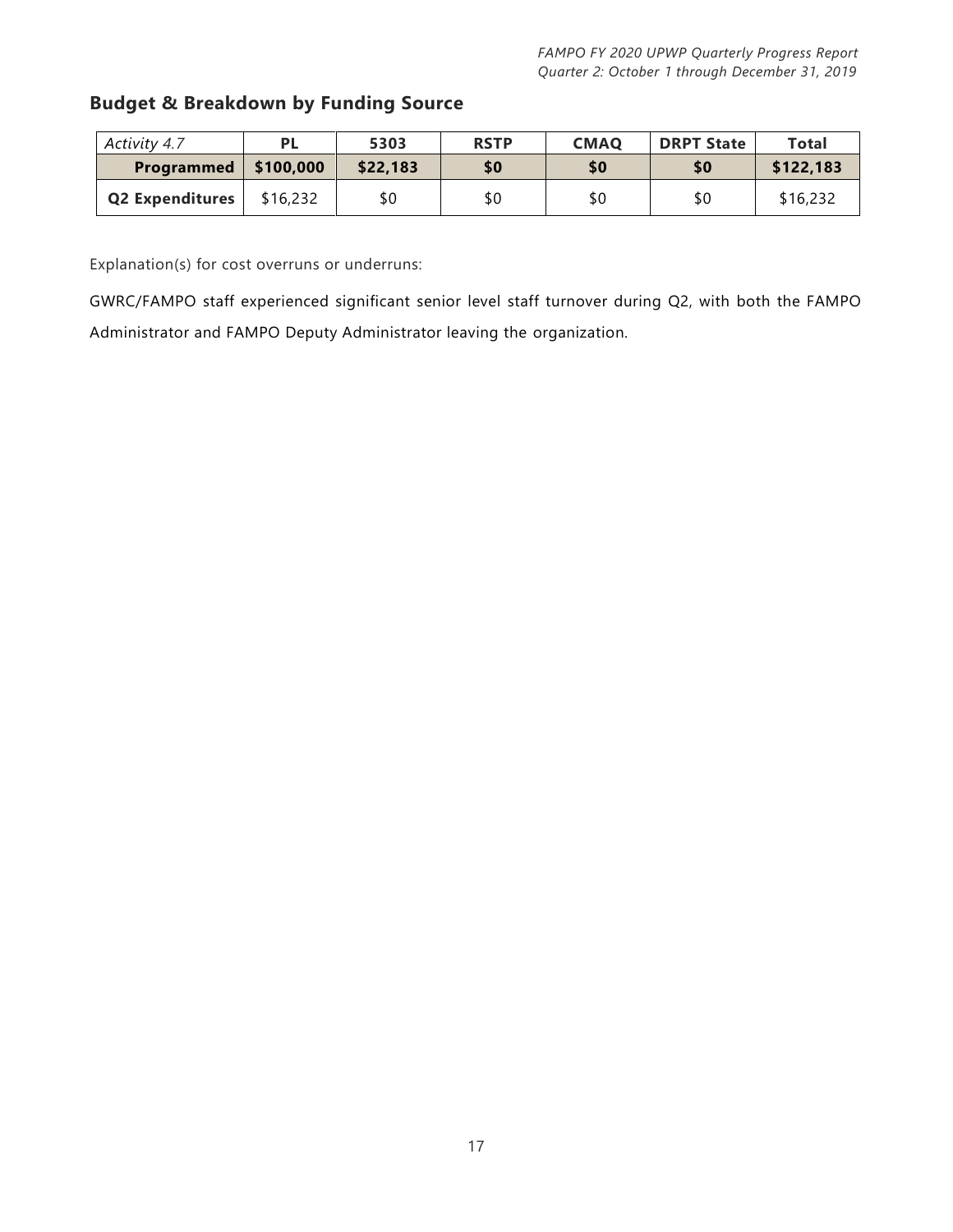### **ACTIVITY 4.8: CONTIGENCY**

| Established Goal (shaded below) & Work Accomplished this Quarter, Deliverable,   Estimated %  <br>and/or Updates | complete |
|------------------------------------------------------------------------------------------------------------------|----------|
| No identified Goals                                                                                              | 0%       |
| No items to report.                                                                                              |          |

#### **Budget & Breakdown by Funding Source**

| Activity 4.8           |          | 5303 | <b>RSTP</b> | <b>CMAQ</b> | <b>DRPT State</b> | Total    |
|------------------------|----------|------|-------------|-------------|-------------------|----------|
| Programmed             | \$75,000 | \$0  | \$0         | \$0         | \$0               | \$75,000 |
| <b>Q2 Expenditures</b> | \$0      | \$0  | \$0         | \$0         | \$0               | \$0      |

Explanation(s) for cost overruns or underruns:

There was no need to utilize these funds in Q2.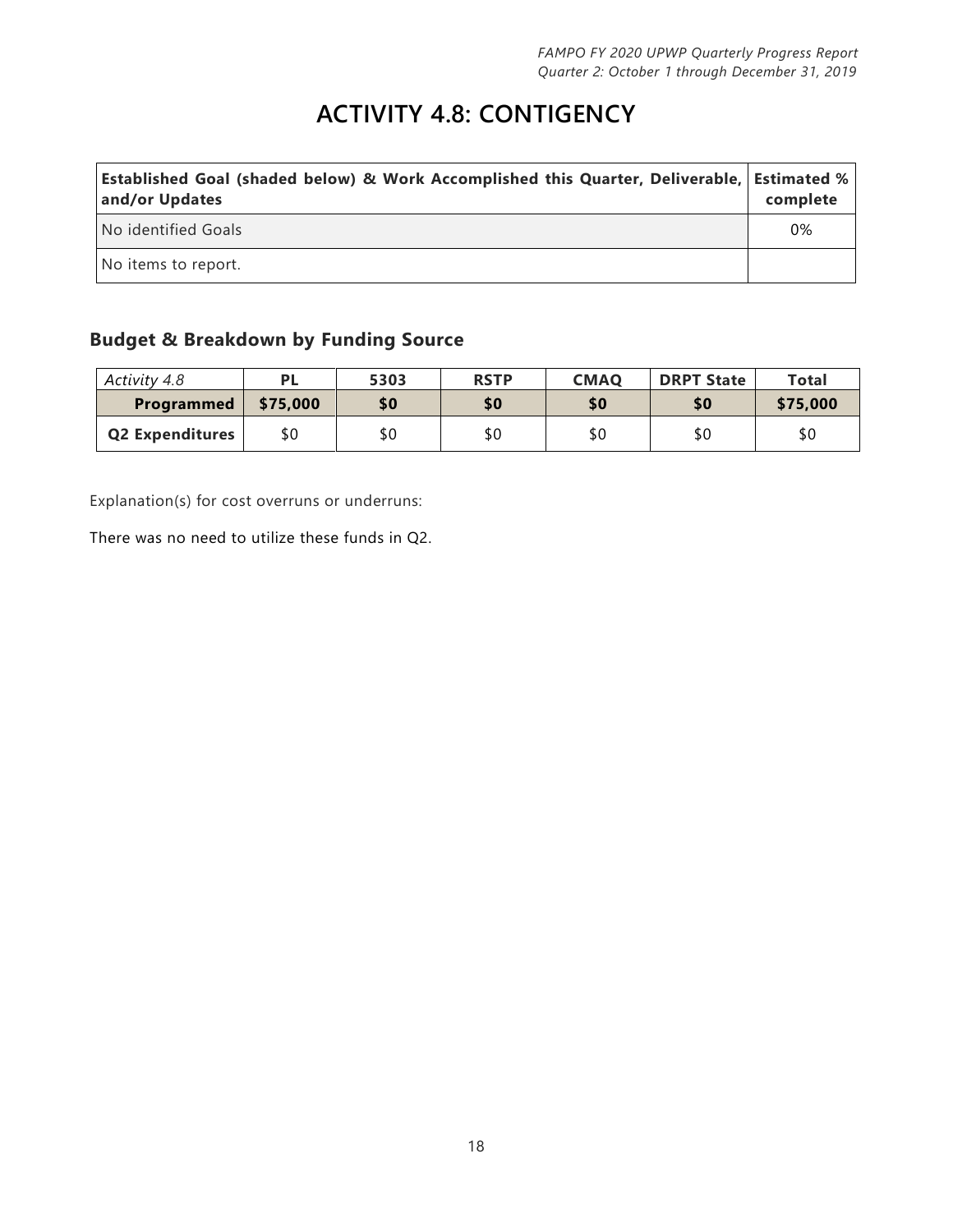### **FY20 Q2 FAMPO RESOLUTIONS**

| <b>Resolution #</b> | <b>Title / Description</b>                                | <b>Date Adopted</b>  |  |  |
|---------------------|-----------------------------------------------------------|----------------------|--|--|
| $20 - 12$           | AMENDING THE FISCAL YEARS 2018-2021 TRANSPORTATION        | October 21,          |  |  |
|                     | <b>IMPROVEMENT PROGRAM TO ADD UPC 116369: FRED-EX</b>     |                      |  |  |
|                     | EXPRESS LANES EXTENSION; EXIT 143 TO EXIT 133 AND TO MOVE | 2019                 |  |  |
|                     | <b>FUNDING FROM UPC 110527 TO UPC 116369</b>              |                      |  |  |
| $20 - 13$           | REQUESTING THAT THE COMMONWEALTH OF VIRGINIA CHANGE       |                      |  |  |
|                     | THE FREDERICKSBURG AREA METROPOLITAN PLANNING             |                      |  |  |
|                     | ORGANIZATION (FAMPO) REGION FROM CATEGORY A TO            | November 18,<br>2019 |  |  |
|                     | CATEGORY B FOR SMART SCALE ROUND 4 AND FUTURE ROUNDS      |                      |  |  |
|                     | OF SMART SCALE                                            |                      |  |  |
| $20 - 14$           | AUTHORIZING \$10,690 IN CONGESTION MITIGATION AND AIR     | November 18,<br>2019 |  |  |
|                     | QUALITY IMPROVEMENT PROGRAM FUNDING IN FY-20 FOR THE      |                      |  |  |
|                     | UPC 87764 LEASED PARKING SPACE PROJECT                    |                      |  |  |
| $20 - 15$           | FY19 ANNUAL LISTING OF TRANSPORTATION PROJECT             | November 18.         |  |  |
|                     | <b>OBLIGATIONS</b>                                        | 2019                 |  |  |